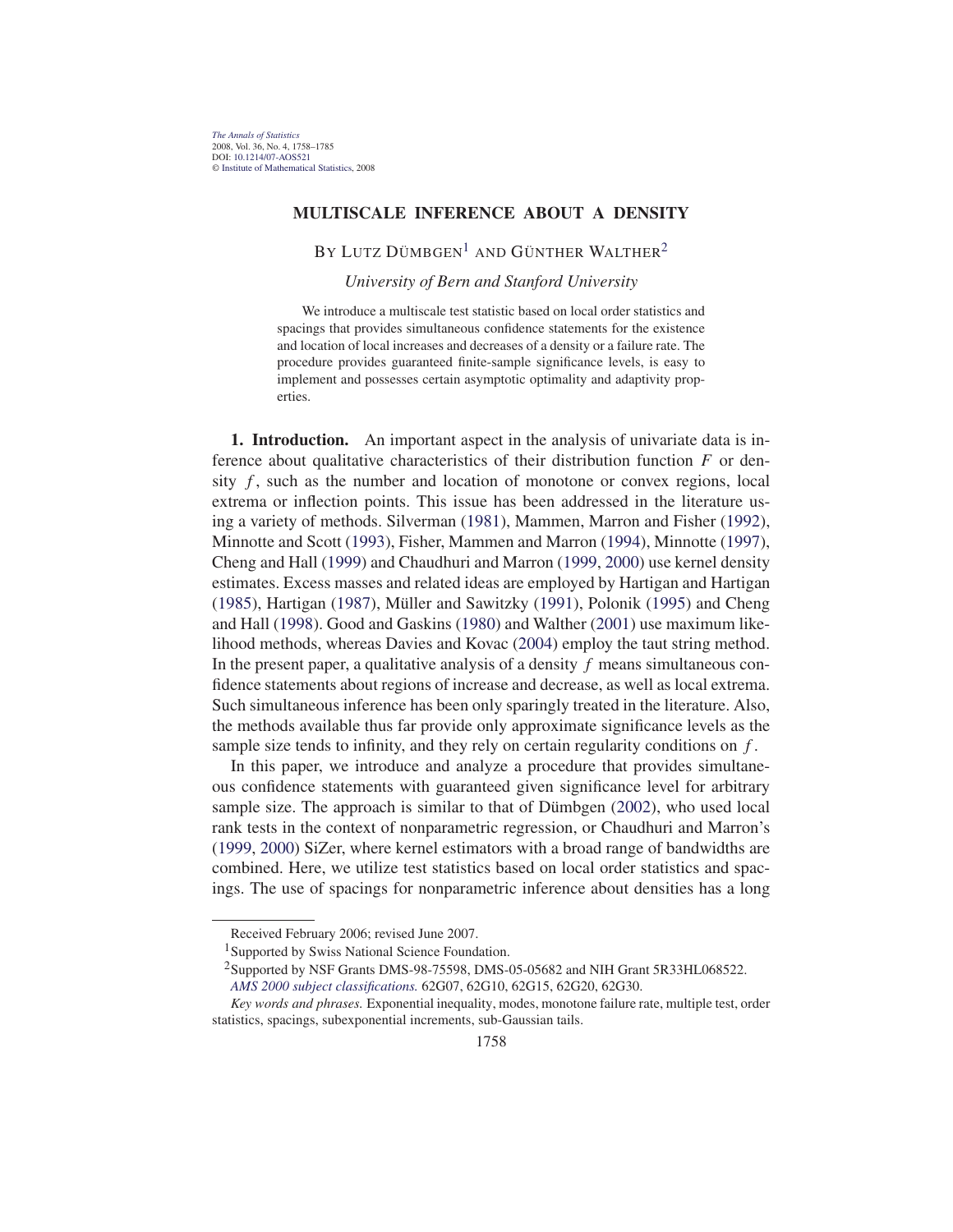history. For instance, Pyke (1995) describes various goodness-of-fit tests based on spacings and Roeder (1992) uses such tests for inference about normal mixtures. Confidence bands for an antitonic density on [0,  $\infty$ ) via uniform order statistics and spacings have been constructed by Hengartner and Stark (1995) and Dümbgen (1998).

In Section 2, we define local spacings and related test statistics which indicate isotonic or antitonic trends of  $f$  on certain intervals. Then, a deterministic inequality (Proposition 2.1) relates the joint distribution of all these test statistics in general to the distribution in the special case of a uniform density. This enables us to define a multiple test concerning monotonicity properties of  $f$ . Roughly speaking, we consider all intervals whose endpoints are observations. The rationale for using and combining statistics corresponding to such a large collection of (random) intervals is that the power for detecting an increase or decrease of  $f$  is maximized when the tested interval is close to an interval on which  $f$  has such a trend. In that context, we also discuss two important differences with Chaudhuri and Marron's SiZer map.

In Section 3, we describe a particular way of calibrating and combining the single test statistics. Optimality results in Section 4 show that in many relevant situations, the resulting multiscale test is asymptotically as powerful, in the minimax sense, as any procedure can essentially be for detecting increases and decreases of  $f$  on small intervals as well as on large intervals. Thus, neither the guaranteed confidence level nor the simultaneous consideration of many intervals results in a substantial loss of power. In addition, we prove that our procedure is able to detect and localize an arbitrary number of local extrema under weak assumptions on the strength of these effects.

In Section 5, we consider a density f on  $(0, \infty)$  and modify our multiple test in order to analyze monotonicity properties of the failure rate  $f/(1 - F)$ . It is well known that spacings are a useful object in this context; see, for example, Proschan and Pyke (1967), Bickel and Doksum (1969) and Barlow and Doksum (1972). While these authors use global test statistics, Gijbels and Heckman (2004) localize, standardize and combine such tests, albeit without calibrating the various scales. Hall and van Keilegom (2005) use resampling from an appropriately calibrated null distribution in order to achieve better sensitivity in detecting local effects, which leads to an asymptotically valid test procedure without explicit information about the location of these effects. Walther (2001) uses a multiscale maximum likelihood analysis to detect local effects.

Section 6 illustrates the multiscale procedures with two examples and introduces a graphical display. Proofs and technical arguments are deferred to Section 7. One essential ingredient is an auxiliary result concerning stochastic processes with sub-Gaussian marginals and subexponential increments. This result generalizes Theorem 6.1 of Dümbgen and Spokoiny (2001) and is a corollary to more general results in a technical report by Dümbgen and Walther (2006).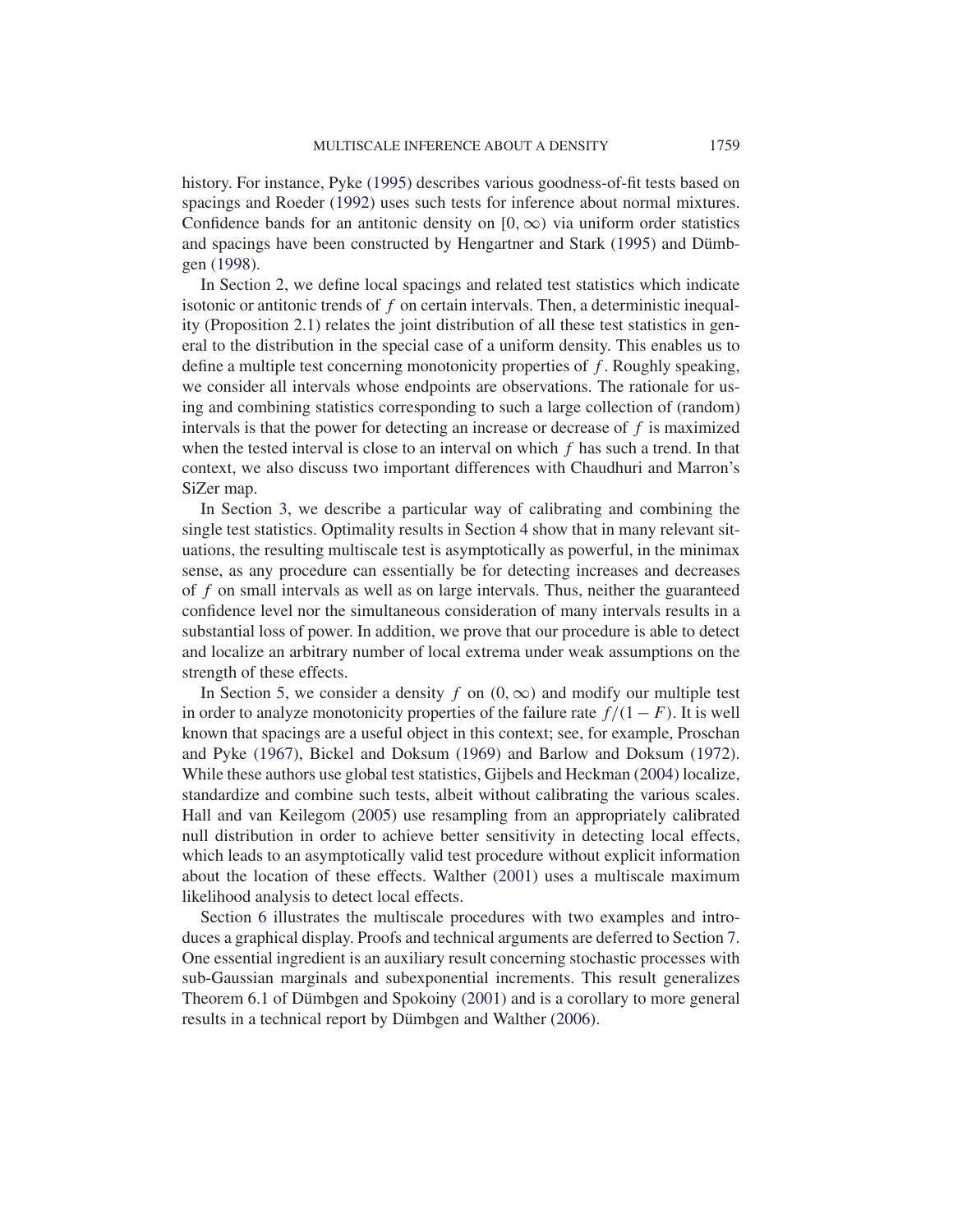## 1760 L. DÜMBGEN AND G. WALTHER

To establish notation for the sequel, suppose that  $Y_1, Y_2, \ldots, Y_m$  are independent random variables with unknown distribution function  $F$  and (Lebesgue) density  $f$  on the real line. In order to infer properties of  $f$  from these data, we consider the corresponding order statistics  $Y_{(1)} < Y_{(2)} < \cdots < Y_{(m)}$ . In some applications, F is known to be supported by an interval [a,  $\infty$ ),  $(-\infty, b]$  or [a, b], where  $-\infty < a < b < \infty$ . In that case, we add the point  $Y_{(0)} := a$ , the point  $Y_{(m+1)} := b$ or both respectively, to our ordered sample. This yields a data vector  $\mathbf{X} = (X_{(i)})_{i=0}^{n+1}$  $i=0$ with real components  $X_{(0)} < X_{(1)} < \cdots < X_{(n+1)}$ , where  $n \in \{m-2, m-1, m\}$ . For  $0 \le j < k \le n + 1$  with  $k - j > 1$ , the conditional joint distribution of  $X_{(j+1)},\ldots,X_{(k-1)}$ , given  $X_{(j)}$  and  $X_{(k)}$ , coincides with the joint distribution of the order statistics of  $k - j - 1$  independent random variables with density

$$
f_{jk}(x) := \frac{1\{x \in \mathcal{I}_{jk}\}f(x)}{F(X_{(k)}) - F(X_{(j)})},
$$

where  $I_{ik}$  stands for the interval

$$
\mathcal{I}_{jk} := (X_{(j)}, X_{(k)}).
$$

Thus,  $(X_{(j+i)})_{i=0}^{k-j}$  is useful for inferring properties of f on  $\mathcal{I}_{jk}$ . The multiple tests which follow are based on all such tuples.

**2. Local spacings and monotonicity properties of the density.** Let us consider one particular interval  $\mathcal{I}_{ik}$  and condition on its endpoints. In order to test whether f is nonincreasing or nondecreasing on  $\mathcal{L}_{ik}$ , we introduce the local order statistics

$$
X_{(i;j,k)} := \frac{X_{(i)} - X_{(j)}}{X_{(k)} - X_{(j)}}, \qquad j \le i \le k,
$$

and the test statistic

$$
T_{jk}(\mathbf{X}) := \sum_{i=j+1}^{k-1} \beta(X_{(i;j,k)}),
$$

where

$$
\beta(x) := 1\{x \in (0, 1)\}(2x - 1).
$$

This particular test statistic  $T_{ik}(\mathbf{X})$  appears as a locally most powerful test statistic for the null hypothesis " $\lambda \leq 0$ " versus " $\lambda > 0$ " in the parametric model, where

$$
f_{jk}(x) = \frac{1\{x \in I_{jk}\}}{X_{(k)} - X_{(j)}} \bigg(1 + \lambda \bigg(\frac{x - X_{(j)}}{X_{(k)} - X_{(j)}} - \frac{1}{2}\bigg)\bigg).
$$

Elementary algebra yields the following alternative representation of our single test statistics:

$$
(2.1) \t T_{jk}(\mathbf{X}) = -(k-j) \sum_{i=j+1}^{k} \beta \left( \frac{i-j-1/2}{k-j} \right) (X_{(i;j,k)} - X_{(i-1;j,k)}).
$$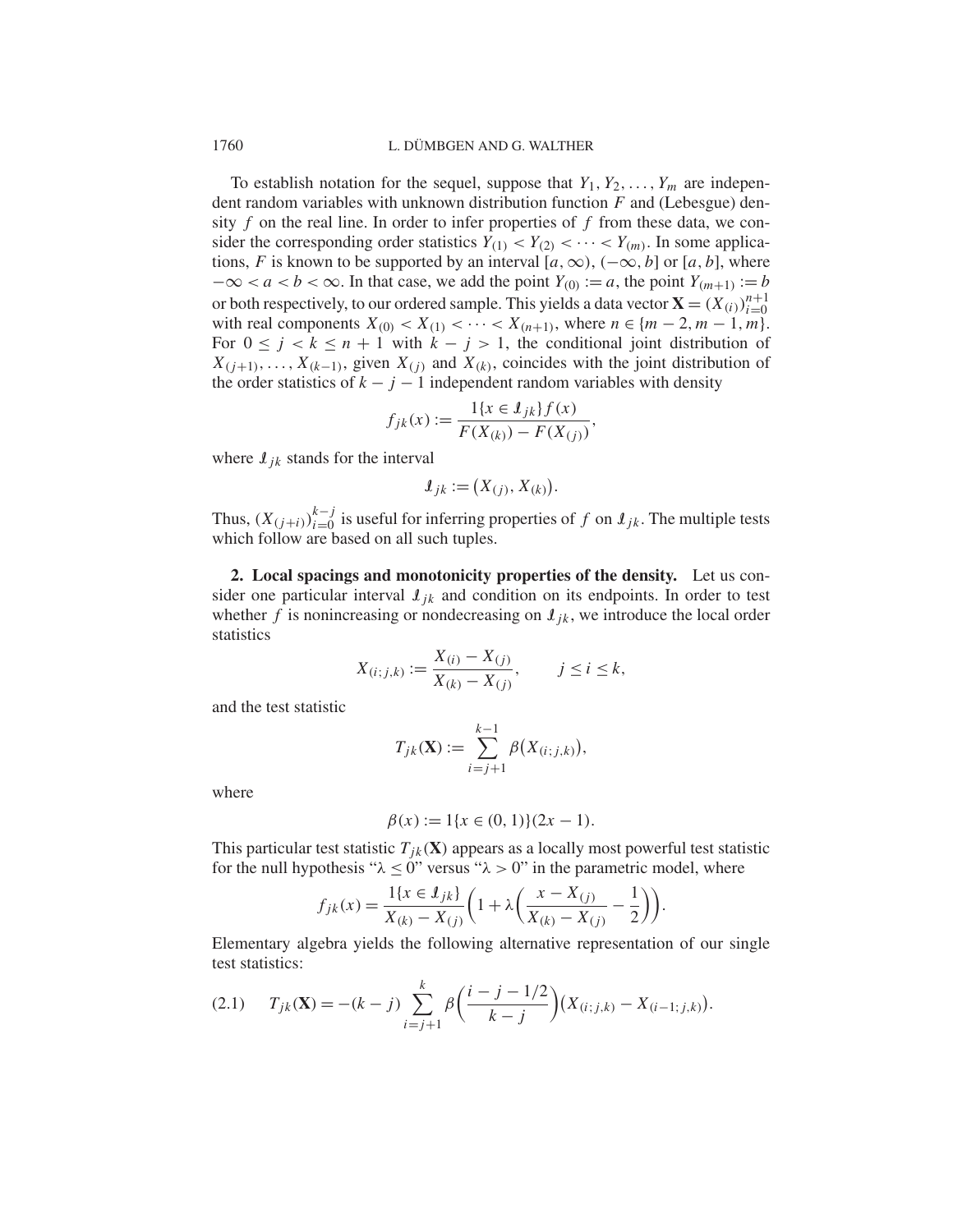Thus,  $T_{jk}(\mathbf{X})$  is a weighted average of the local spacings  $X_{(i;j,k)} - X_{(i-1;j,k)}$ ,  $j < i \leq k$ .

Suppose that f is constant on  $\mathcal{L}_{ik}$ . The random variable  $T_{ik}(\mathbf{X})$  is then distributed (conditionally) as

(2.2) 
$$
\sum_{i=1}^{k-j-1} \beta(U_i),
$$

with independent random variables  $U_i$  having uniform distribution on [0, 1]. Note that the latter random variable has mean zero and variance  $(k - j - 1)/3$ . However, if f is nondecreasing or nonincreasing on  $\mathcal{L}_{ik}$ , then  $T_{ik}(\mathbf{X})$  tends to be positive or negative, respectively. The following proposition provides a more general statement, which is the key to our multiple test.

**PROPOSITION 2.1.** *Define*  $\mathbf{U} = (U_{(i)})_{i=0}^{n+1}$ , *with components*  $U_{(i)} := F_o(X_{(i)})$ , *where*  $F_o$  *is the distribution function corresponding to the density*  $f_{0,n+1}$ *. Then,*  $U_{(1)},\ldots,U_{(n)}$  are distributed as the order statistics of *n* independent random vari*ables having uniform distribution on* [0, 1], *while*  $U_{(0)} = 0$  *and*  $U_{(n+1)} = 1$ *. Moreover, for arbitrary integers*  $0 \le j < k \le n + 1$  *with*  $k - j > 1$ ,

$$
T_{jk}(\mathbf{X})\begin{cases} \geq T_{jk}(\mathbf{U}), & \text{if } f \text{ is nondecreasing on } \mathbf{I}_{jk}, \\ \leq T_{jk}(\mathbf{U}), & \text{if } f \text{ is nonincreasing on } \mathbf{I}_{jk}. \end{cases}
$$

This proposition suggests the following multiple test. Suppose that for a given level  $\alpha \in (0, 1)$ , we know constants  $c_{ik}(\alpha)$  such that

(2.3) 
$$
\mathbb{P}\{|T_{jk}(\mathbf{U})| \leq c_{jk}(\alpha) \text{ for all } 0 \leq j < k \leq n+1, k-j > 1\} \geq 1-\alpha.
$$

Let

$$
\mathcal{D}^{\pm}(\alpha) := \{ \mathcal{I}_{jk} : \pm T_{jk}(\mathbf{X}) > c_{jk}(\alpha) \}.
$$

One can then claim with confidence  $1 - \alpha$  that f must have an increase on every interval in  $\mathcal{D}^+(\alpha)$  and that it must have a decrease on every interval in  $\mathcal{D}^-(\alpha)$ . In other words, with confidence  $1 - \alpha$ , we may claim that for every  $\ell \in \mathcal{D}^{\pm}(\alpha)$ and for every version of f, there exist points x,  $y \in \mathcal{I}$  with  $x < y$  and  $\pm(f(y)$  $f(x) > 0.$ 

Combining the two families  $\mathcal{D}^{\pm}(\alpha)$  properly allows the detection and localization of extrema as well. Suppose, for instance, that there exist intervals  $I_1$ ,  $I_2, \ldots, I_m$  in  $\mathcal{D}^+(\alpha)$  and  $D_1, D_2, \ldots, D_m$  in  $\mathcal{D}^-(\alpha)$  such that  $I_1 \leq D_1 \leq I_2 \leq I_3$  $D_2 \leq \cdots \leq I_m \leq D_m$ , where the inequalities are to be understood elementwise. Under the weak assumption that  $f$  is continuous, one can conclude with confidence  $1 - \alpha$  that f has at least m different local maxima and  $m - 1$  different local minima.

Note that our multiscale test allows the combination of test statistics  $T_{jk}(\mathbf{X})$ with arbitrary "scales"  $k - j$ . This is an advantage over Chaudhuri and Marron's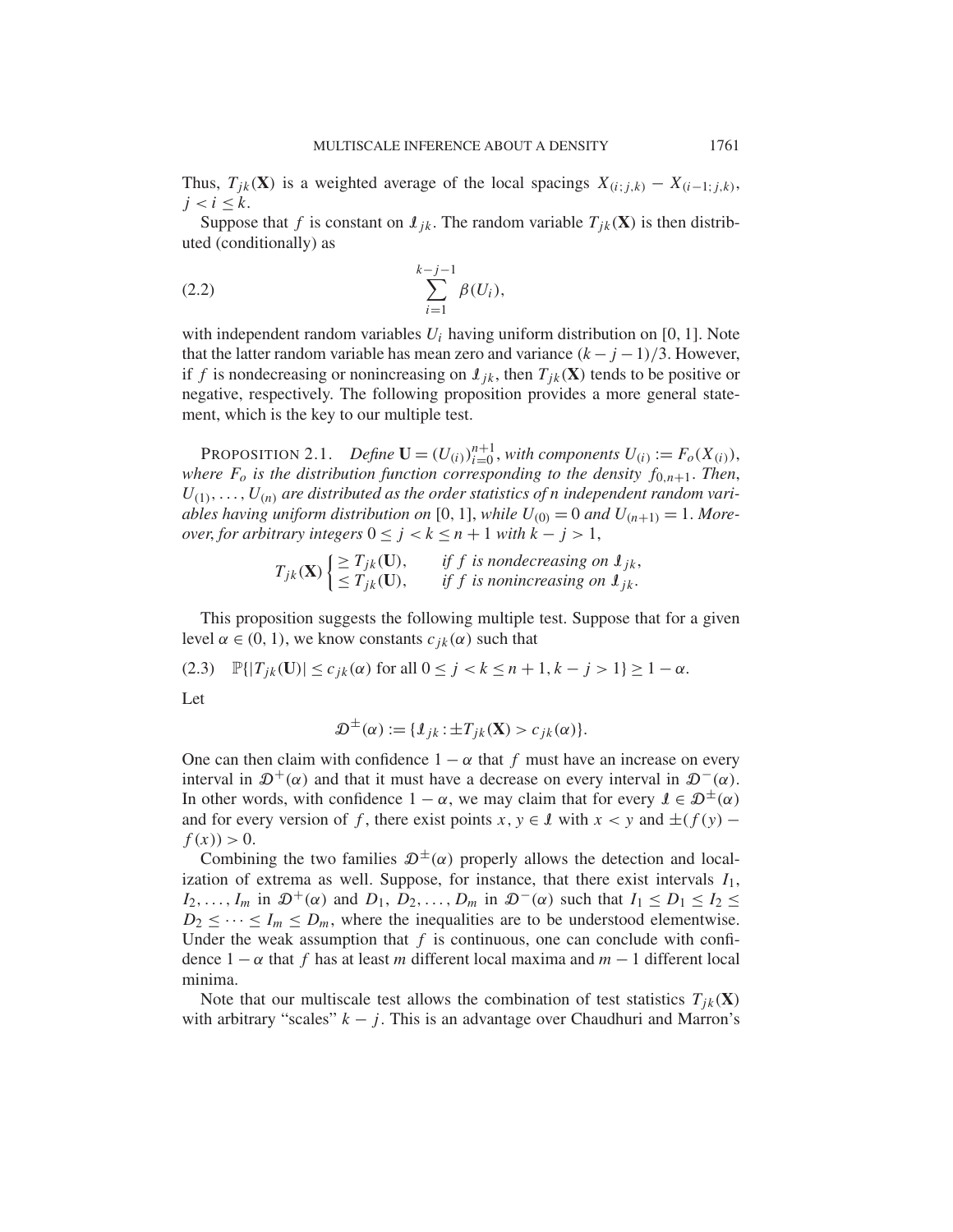(1999, 2000) SiZer map, where statements about *multiple* increases and decreases are available only at a common bandwidth. This is due to the fact that these authors use kernels with unbounded support and rely on a particular variation-reducing property of the Gaussian kernel which holds only for an arbitrary but global bandwidth. Another consequence of the kernel's unbounded support is that localizing trends of f itself is not possible.

**3. Properly combining the single test statistics.** It remains to define constants  $c_{jk}(\alpha)$  satisfying (2.3). First, note that  $T_{jk}(\mathbf{U})$  has mean zero and standard deviation  $\sqrt{(k-j-1)/3}$ . Motivated by recent results of Dümbgen and Spokoiny (2001) concerning multiscale testing in Gaussian white noise models, we consider the test statistic

$$
T_n(\mathbf{X}) := \max_{0 \le j < k \le n+1: k-j > 1} \left( \sqrt{\frac{3}{k-j-1}} |T_{jk}(\mathbf{X})| - \Gamma\left(\frac{k-j}{n+1}\right) \right),
$$

where  $\Gamma(\delta) := (2\log(e/\delta))^{1/2}$ . This particular additive calibration for various scales is necessary for the optimality results to follow. Without the term  $\Gamma((k$  $j/(n+1)$ , the null distribution would be dominated by small scales, as there are many more local test statistics on small scales than on large scales, with a corresponding loss of power at large scales. The next theorem states that our particular test statistic  $T_n(\mathbf{U})$  converges in distribution. Unless stated otherwise, asymptotic statements in this paper refer to  $n \to \infty$ .

THEOREM 3.1.

$$
T_n(\mathbf{U}) \to \mathcal{L} \; T(W) := \sup_{0 \le u < v \le 1} \left( \frac{|Z(u, v)|}{\sqrt{v - u}} - \Gamma(v - u) \right),
$$

*where*

$$
Z(u, v) := 3^{1/2} \int_u^v \beta\left(\frac{x - u}{v - u}\right) dW(x)
$$

and W is a standard Brownian motion on [0, 1]. Moreover,  $0 \le T < \infty$  almost *surely*.

Consequently, if  $\kappa_n(\alpha)$  denotes the  $(1-\alpha)$ -quantile of  $\mathcal{L}(T_n(\mathbf{U}))$ , then  $\kappa_n(\alpha)$  =  $O(1)$  and the constants

$$
c_{jk}(\alpha) := \sqrt{\frac{k-j-1}{3}} \left( \Gamma\left(\frac{k-j}{n+1}\right) + \kappa_n(\alpha) \right)
$$

satisfy requirement (2.3). For explicit applications, we do not use the limiting distribution in Theorem 3.1, but rely on Monte Carlo simulations of  $T_n(\mathbf{U})$  which are easily implemented.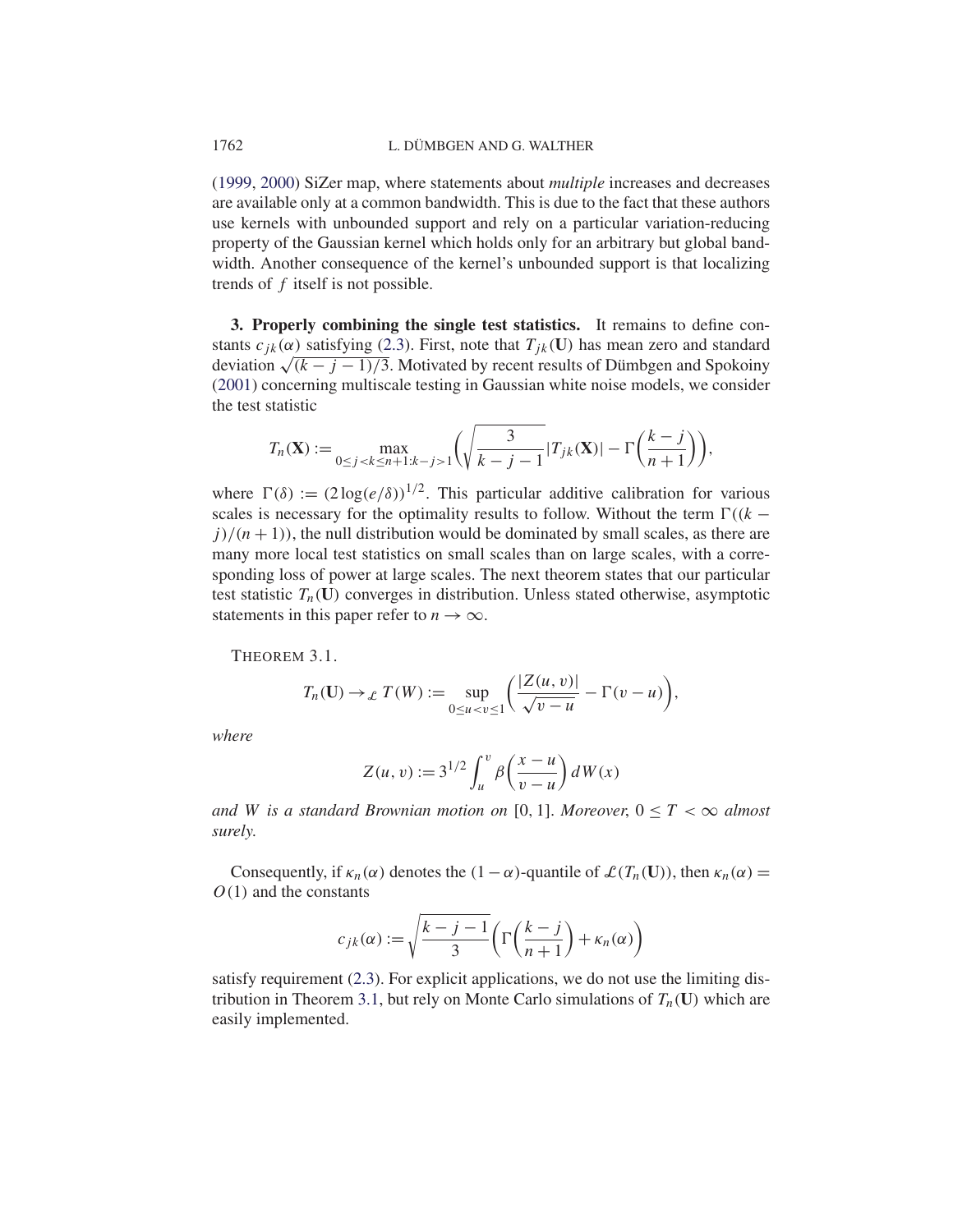**4. Power considerations.** Throughout this section, we focus on the detection of increases of f by means of  $\mathcal{D}^+(\alpha)$ . Analogous results hold true for decreases of f and  $\mathcal{D}^-(\alpha)$ .

For any bounded open interval  $I \subset \mathbb{R}$ , we quantify the isotonicity of f on I by

$$
\inf_{I} f' := \inf_{x, y \in I: x < y} \frac{f(y) - f(x)}{y - x}
$$
\n
$$
= \inf_{x \in I} f'(x) \quad \text{if } f \text{ is differentiable on } I.
$$

We now analyze the difficulty of detecting intervals I with  $\inf_I f' > 0$ . An appropriate measure of this difficulty turns out to be

$$
H(f, I) := \inf_{I} f' \cdot |I|^2 / \sqrt{F(I)},
$$

where  $|I|$  denotes the length of I. Note that this quantity is affine equivariant, in the sense that it does not change when f and I are replaced by  $\sigma^{-1}f(\sigma^{-1}(\cdot-\mu))$ and  $\{\mu + \sigma x : x \in I\}$ , respectively, with  $\mu \in \mathbb{R}, \sigma > 0$ . For given numbers  $\delta \in (0, 1]$ and  $\eta \in \mathbb{R}$ , we define

$$
\mathcal{F}(I,\delta,\eta) := \{f : F(I) = \delta, H(f,I) \ge \eta\}
$$

and

$$
\mathcal{F}(\delta,\eta) := \bigcup_{\text{bounded intervals }I} \mathcal{F}(I,\delta,\eta).
$$

Note that  $f(x) \ge \inf_I f' \cdot (x - \inf(I))$  on *I*, so  $F(I) \ge \inf_I f' \cdot |I|^2/2$ . Hence,

H (f, I ) ≤ 2 (4.1) F (I ).

Thus,  $\mathcal{F}(I, \delta, \eta)$  and  $\mathcal{F}(\delta, \eta)$  are nonvoid if and only if  $\eta \leq 2\sqrt{\delta}$ .

THEOREM 4.1. *Let*  $\delta_n \in (0, 1]$  *and*  $0 < c_n < \sqrt{24} < C_n$ .

(a) Let  $I_n$  be a bounded interval and  $f_n$  a density in  $\mathcal{F}(I_n, \delta_n, C_n \times$  $\sqrt{\log(e/\delta_n)/n}$ . *Then*,

 $\mathbb{P}_{f_n}(\mathcal{D}^+(\alpha)$  contains an interval  $J\subset I_n\big)\to 1$ ,

*provided that*  $(C_n - \sqrt{24})\sqrt{\log(e/\delta_n)} \to \infty$ .

(b) Let  $\phi_n(\mathbf{X})$  be any test with level  $\alpha \in (0, 1)$  under the null hypothesis that **X** *is drawn from a nonincreasing density. If*  $(\log n)^2/n \leq \delta_n \to 0$ , *then* 

$$
\inf_{f \in \mathcal{F}(\delta_n, c_n \sqrt{\log(e/\delta_n)/n})} \mathbb{E}_f \phi_n(\mathbf{X}) \le \alpha + o(1),
$$

*provided that*  $(\sqrt{24} - c_n)\sqrt{\log(e/\delta_n)} \rightarrow \infty$ .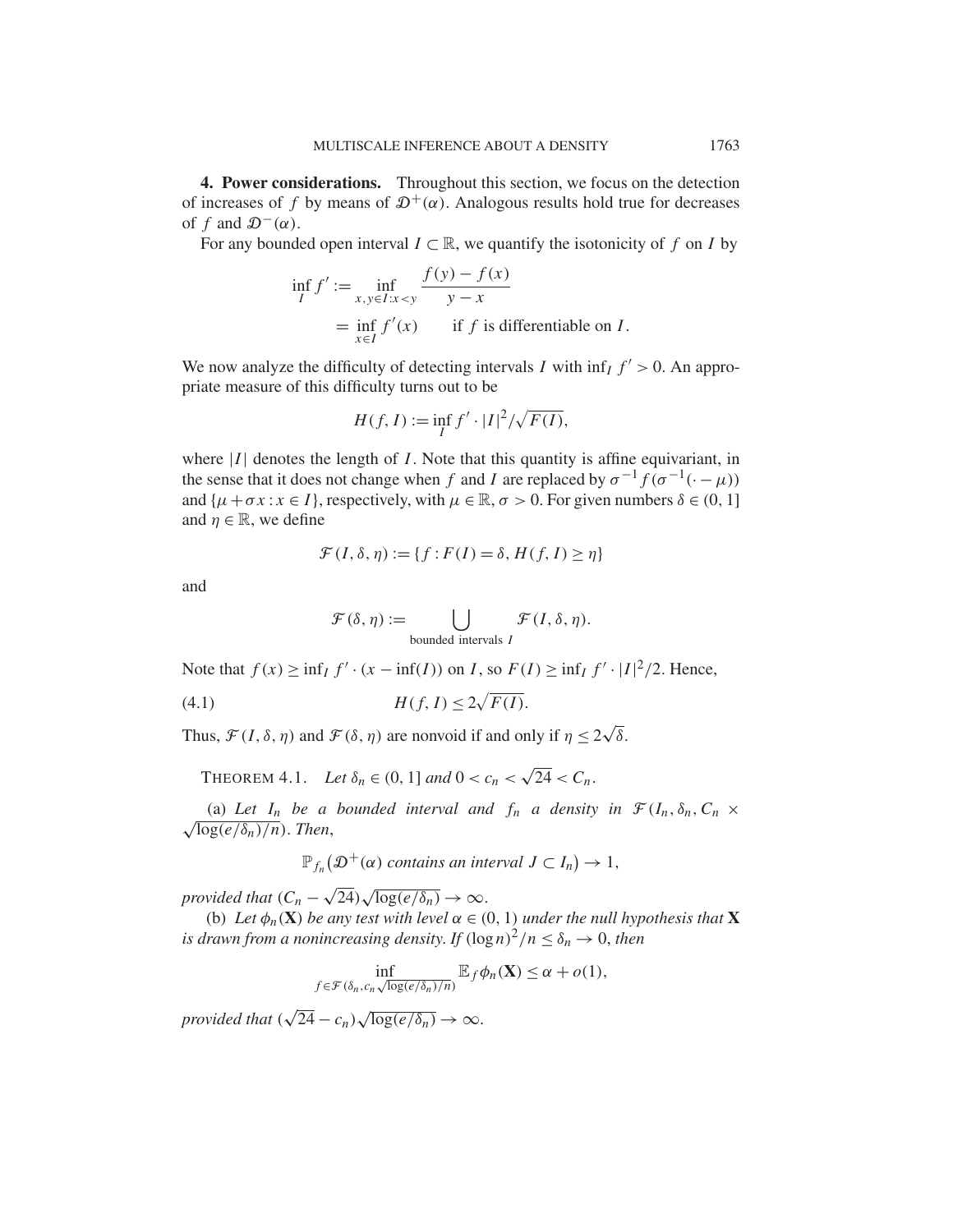(c) Let  $I_n$  be any interval and  $b_n$  some number in  $[0, 2\sqrt{n\delta_n}]$ . If  $\phi_n(\mathbf{X})$  is any *test with level*  $\alpha \in (0, 1)$  *under the null hypothesis that the density is nonincreasing on* In, *then*

$$
\inf_{f \in \mathcal{F}(I_n, \delta_n, b_n/\sqrt{n})} \mathbb{E}_f \phi_n(\mathbf{X}) \to 1
$$

*implies that*  $b_n \to \infty$  *and*  $n\delta_n \to \infty$ .

Theorem 4.1 establishes that our multiscale statistic is optimal, in the asymptotic minimax sense, for detecting an increase on an unknown interval, both in the case of an increase occurring on a small scale  $(\delta_n \searrow 0)$  and in the case of an increase occurring on a large scale (lim inf  $\delta_n > 0$ ).

In the case of small scales, a comparison of (a) and (b) shows that there is a cutoff for the quantity  $H(f, I)$  at  $\sqrt{24 \log(e/\delta_n)/n}$ : if one replaces the factor 24 with  $24 + \epsilon_n$ , with  $\epsilon_n \searrow 0$  sufficiently slowly, then the multiscale test will detect and localize such an increase with asymptotic power one, whereas in the case  $24 - \epsilon_n$ , no procedure can detect such an increase with nontrivial asymptotic power.

procedure can detect such an increase with hontrivial asymptotic power.<br>In the case of large scales, one may replace  $\mathcal{F}(I_n, \delta_n, C_n \sqrt{\log(e/\delta_n)/n})$  in (a) In the case of large scales, one may replace  $\mathcal{F}(I_n, o_n, C_n \sqrt{\log(e/o_n)/n})$  in (a)<br>with the family  $\mathcal{F}(I_n, \delta_n, \tilde{C}_n/\sqrt{n})$ , where  $\tilde{C}_n \to \infty$ . Then, a comparison of (a) and (c) again shows our multiscale test to be optimal, even in comparison to tests using a priori knowledge of the location and scale of the potential increase. Hence, searching over all (large and small) scales does not involve a serious drawback. In the case of small scales, (a) and (c) together show that ignoring prior information about the location of the potential increase leads to a penalty factor of order  $o(\sqrt{\log(e/\delta_n)}) = o(\sqrt{\log n}).$ 

EXAMPLE 1. Let us first illustrate the theorem in the special case of a fixed continuous density f and a sequence of intervals  $I_n$  converging to a given point  $x<sub>o</sub>$ , where we use the abbreviation

$$
\rho_n := \log(n)/n.
$$

EXAMPLE 1A. Let f be continuously differentiable in a neighborhood of  $x_0$ , such that  $f(x_0) > 0$  and  $f'(x_0) > 0$ . If  $|I_n| = D_n \rho_n^{1/3}$  with  $D_n \to D > 0$ , then  $\delta_n := F(I_n)$  is equal to  $D_n f(x_0) \rho_n^{1/3} (1 + o(1))$  and  $\inf_{I_n} f' = f'(x_0) + o(1)$ . Hence, the quantity  $H(f, I_n)$  may be written as  $D_n^{3/2} f'(x_0) f(x_0)^{-1/2} \rho_n^{1/2} (1 +$  $o(1)$ , while  $\sqrt{24 \log(e/\delta_n)/n} = 8^{1/2} \rho_n^{1/2} + o(1)$ . Consequently, the conclusion of Theorem 4.1(a) is correct if

$$
D_n \searrow (8f(x_o)/f'(x_o)^2)^{1/3}
$$

sufficiently slowly.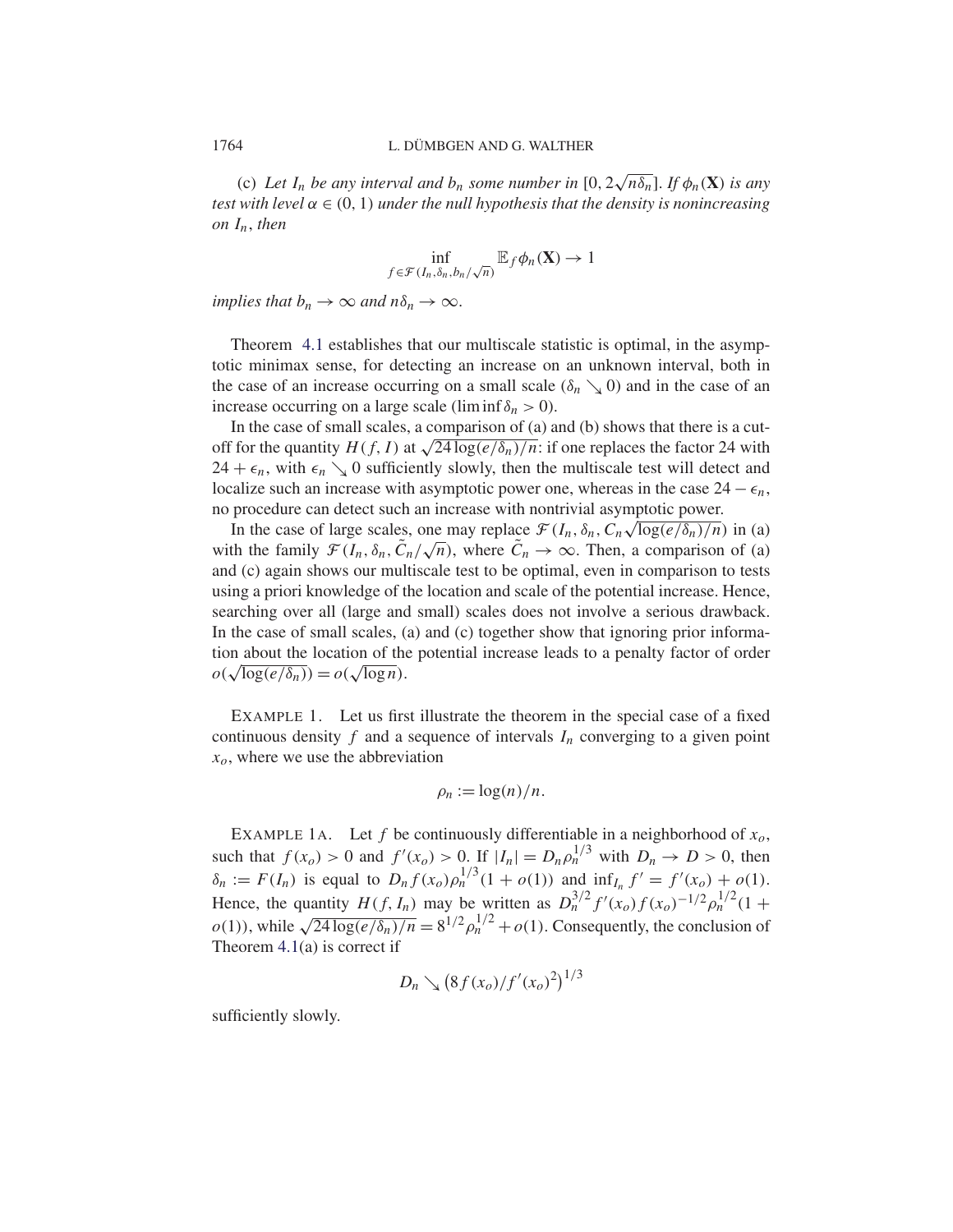EXAMPLE 1B. Let f be differentiable on  $(x_0, \infty)$ , with  $f(x_0) = 0$  and  $f'(x_0 + h) = \gamma h^{\kappa - 1}(1 + o(1))$  as  $h \searrow 0$ , where  $\gamma, \kappa > 0$ . Defining the interval *I<sub>n</sub>* to be  $[x_0 + C_1 \rho_n^{1/(\kappa+1)}, x_0 + C_2 \rho_n^{1/(\kappa+1)}]$  with  $0 \le C_1 < C_2$ , the conclusion of Theorem 4.1(a) is correct, provided that  $\min(C_1^{\kappa-1}, C_2^{\kappa-1})$  and  $C_2/C_1$  are sufficiently large.

EXAMPLE 1C. Let  $f$  be twice continuously differentiable in a neighborhood of  $x_0$ , such that  $f(x_0) > 0$ ,  $f'(x_0) = 0$  and  $\pm f''(x_0) \neq 0$ . Now, take the two intervals  $I_n^{(\ell)} := [x_o - C_2 \rho_n^{1/5}, x_o - C_1 \rho_n^{1/5}]$  and  $I_n^{(r)} := [x_o + C_1 \rho_n^{1/5}, x_o + C_2 \rho_n^{1/5}],$ with  $0 < C_1 < C_2$ . If  $C_1$  and  $C_2/C_1$  are sufficiently large, then it follows from Theorem 4.1(a) and its extension to locally decreasing densities that

$$
\mathbb{P}(\mathcal{D}^{\pm} \text{ contains some } J \subset I_n^{(\ell)} \text{ and } \mathcal{D}^{\mp} \text{ contains some } J \subset I_n^{(r)} \text{ such that } J \subset I_n^{(r)} \text{ such that } J \subset I_n^{(r)} \text{ such that } J \subset I_n^{(r)} \text{ such that } J \subset I_n^{(r)} \text{ such that } J \subset I_n^{(r)} \text{ such that } J \subset I_n^{(r)} \text{ such that } J \subset I_n^{(r)} \text{ such that } J \subset I_n^{(r)} \text{ such that } J \subset I_n^{(r)} \text{ such that } J \subset I_n^{(r)} \text{ such that } J \subset I_n^{(r)} \text{ such that } J \subset I_n^{(r)} \text{ such that } J \subset I_n^{(r)} \text{ such that } J \subset I_n^{(r)} \text{ such that } J \subset I_n^{(r)} \text{ such that } J \subset I_n^{(r)} \text{ such that } J \subset I_n^{(r)} \text{ such that } J \subset I_n^{(r)} \text{ such that } J \subset I_n^{(r)} \text{ such that } J \subset I_n^{(r)} \text{ such that } J \subset I_n^{(r)} \text{ such that } J \subset I_n^{(r)} \text{ such that } J \subset I_n^{(r)} \text{ such that } J \subset I_n^{(r)} \text{ such that } J \subset I_n^{(r)} \text{ such that } J \subset I_n^{(r)} \text{ such that } J \subset I_n^{(r)} \text{ such that } J \subset I_n^{(r)} \text{ such that } J \subset I_n^{(r)} \text{ such that } J \subset I_n^{(r)} \text{ such that } J \subset I_n^{(r)} \text{ such that } J \subset I_n^{(r)} \text{ such that } J \subset I_n^{(r)} \text{ such that } J \subset I_n^{(r)} \text{ such that } J \subset I_n^{(r)} \text{ such that } J \subset I_n^{(r)} \text{ such that } J \subset I_n^{(r)} \text{ such that } J \subset I_n^{(r)} \text{ such that } J \subset I_n^{(r)} \text{ such that } J \subset I_n^{(r)} \text{ such that } J \subset I_n^{(r)} \text{ such that } J \subset I_n^{(r)} \text{ such that } J \subset I_n^{(r)} \text{ such that } J \subset I_n^{(r)} \text{ such that } J \subset I_n^{(r)} \text{ such that } J \subset I_n^{(r)} \text{ such that } J \subset I_n^{
$$

Thus, our multiscale procedure will detect the presence of the mode with asymptotic probability one and furthermore localize it with precision  $O_p((\log(n)/n)^{1/5})$ . Up to the logarithmic factor, this is the optimal rate for estimating the mode [cf. Hasminskii (1979)].

EXAMPLE 2. Now, let *I* be a fixed bounded interval and consider a sequence of densities  $f_n$  such that  $\sup_{x \in I} |f_n(x) - f_0| \to 0$  for some constant  $f_0 > 0$ . Here, the conclusion of Theorem 4.1(a) is correct, provided that

$$
\sqrt{n} \cdot \inf_I f'_n \to \infty.
$$

The next theorem concerns the simultaneous detection of several increases of f.

THEOREM 4.2. Let  $f = f_n$  and let  $\mathcal{I}_n$  be a collection of nonoverlapping *bounded intervals such that for each*  $I \in \mathcal{I}_n$ ,

(4.2) 
$$
H(f_n, I) \geq C\left(\sqrt{\log(e/F_n(I))} + b_n\right)/\sqrt{n},
$$

*with constants*  $0 \le b_n \to \infty$  *and*  $C \ge \sqrt{24}$ *. Then,* 

$$
\mathbb{P}_{f_n}(\text{for each } I \in \mathcal{I}_n, \mathcal{D}^+(\alpha) \text{ contains an interval } J \subset I) \to 1
$$

*in each of the following three settings, where*  $\delta_n := \min_{I \in I_n} F_n(I)$ :

(i)  $C \geq 34$ ; (i)  $C \ge 34$ ;<br>(ii)  $C > 2\sqrt{24}$  and  $n\delta_n / \log(e \# \mathcal{L}_n) \to \infty$ ; (ii)  $C > 2\sqrt{24}$  and  $n\delta_n / \log(e \# \mathcal{L}_n) \to \infty$ ;<br>(iii)  $C = \sqrt{24}$  and  $n\delta_n / \log(e \# \mathcal{L}_n) \to \infty$ ,  $\log \# \mathcal{L}_n = o(b_n^2)$ .

It will be shown in Section 7 that (4.2) entails  $n\delta_n \geq (C^2/4 + o(1))\log n$ . In particular,  $\#\mathcal{I}_n = o(n)$ . Moreover, Theorem 4.1(a) follows from Theorem 4.2 by considering setting (iii) with  $\mathcal{I}_n$  consisting of a single interval  $I_n$ .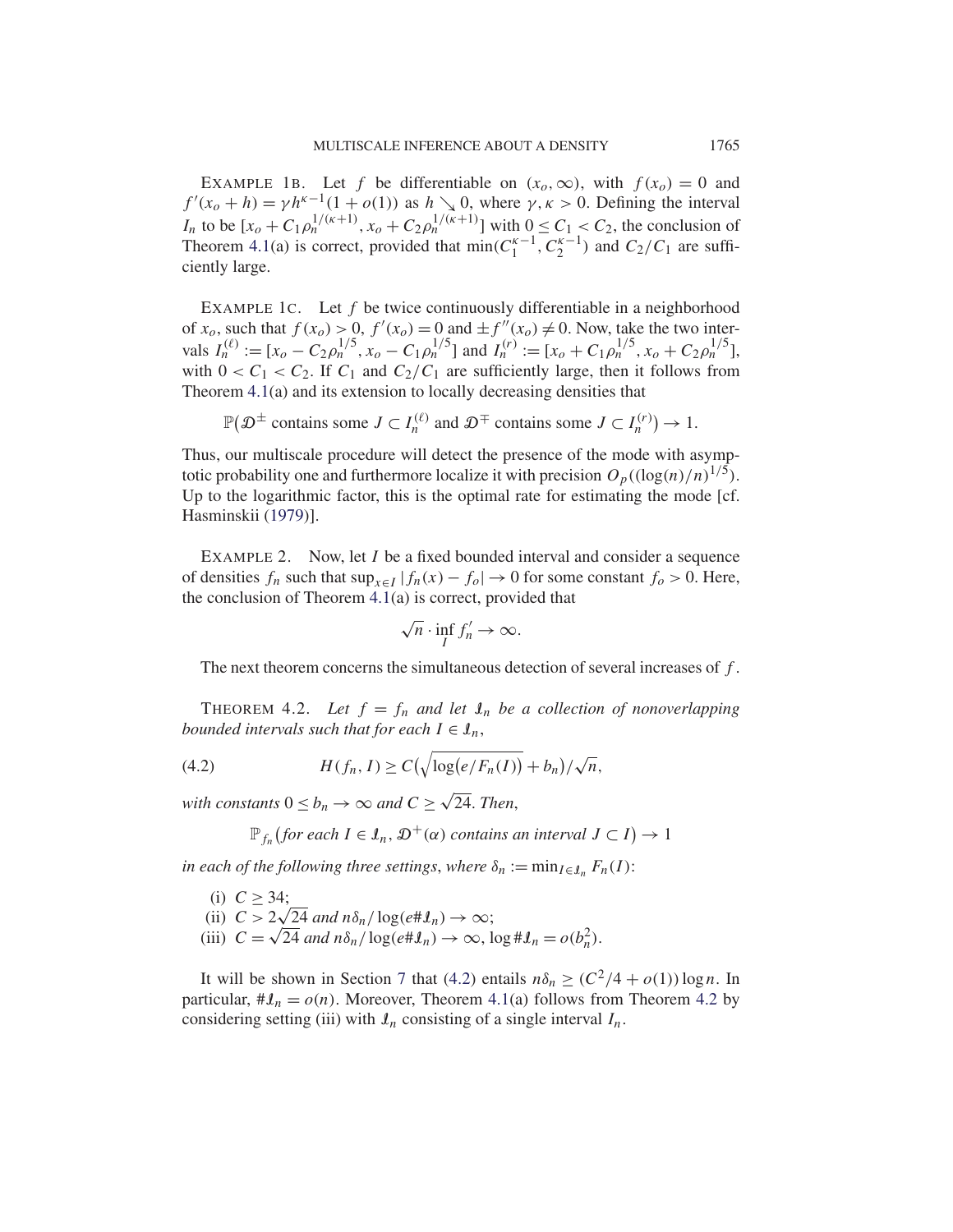A comparison with Theorem 4.1(a) shows that the price for the simultaneous detection of an increasing number of increases or decreases is essentially a potential increase of the constant  $\sqrt{24}$ .

The proof of Theorem 4.2 rests on an inequality involving the following auxiliary functions. For  $c \in [-2, 2]$  and  $u \in [0, 1]$ , let

$$
g_c(u) := 1 + c(u - 1/2).
$$

This defines a probability density on [0, 1] with distribution function

$$
G_c(u) := u - cu(1-u)/2.
$$

PROPOSITION 4.1. *Define*  $\mathbf{U} = (U_{(i)})_{i=0}^{n+1}$  *as in Proposition* 2.1. *For arbitrary integers* 0 ≤ *j* < *k* ≤ *n* + 1 *with k* − *j* > 1, *it follows from*  $\inf_{k \in \mathbb{R}} f' \ge 0$  *that* 

$$
T_{jk}(\mathbf{X}) \ge \sum_{i=j+1}^{k-1} \beta \big( G_S^{-1} \big( U_{(i;j,k)} \big) \big) \qquad \text{with } S := \frac{H(f, \mathbf{1}_{jk})}{\sqrt{F(\mathbf{1}_{jk})}}
$$

.

*Moreover, for any fixed*  $c \in [-2, 2]$  *and*  $U \sim \text{Unif}[0, 1]$ ,

$$
\mathbb{E}\beta(G_c^{-1}(U)) = c/6, \qquad \text{Var}(\beta(G_c^{-1}(U))) \le 1/3,
$$

*while*

$$
\mathbb{E}\exp(t\beta(G_c^{-1}(U))) \le \exp(ct/6 + t^2/6) \qquad \text{for all } t \in \mathbb{R}.
$$

**5. Monotonicity of the failure rate.** To investigate local monotonicity properties of the failure rate  $f/(1 - F)$ , such as the presence of a 'burn-in' period or a 'wear-out' period, we consider

$$
W_i := \sum_{k=1}^i D_k / \sum_{k=1}^{n+1} D_k, \qquad i = 0, \dots, n+1,
$$

where  $D_i := (n-i+2)(X_{(i)} - X_{(i-1)}), i = 1, ..., n+1$ , are the normalized spacings. Here,  $X_{(0)} < X_{(1)} < \cdots < X_{(n+1)}$  are the order statistics of  $n+2$  or  $n+1$ i.i.d. observations from F, in the latter case with  $X_{(0)}$  being the left endpoint of the support of  $F$ . The next proposition shows that the problem can now be addressed by applying the methodology of Section 2 to the transformed data vector  $\mathbf{W} = (W_i)_{i=0}^{n+1}$ .

PROPOSITION 5.1. *Let*  $X'_{(i)} := -\log(1 - F(X_{(i)})), i = 0, ..., n + 1,$  and de*fine*  $\mathbf{W}' = (W_i')_{i=0}^{n+1}$  analogously to above, with  $\mathbf{X}'$  in place of  $\mathbf{X}$ . *Then*,  $\mathbf{W}' =_{\mathcal{L}} \mathbf{U}$ *and*, *for arbitrary integers*  $0 \le j < k \le n + 1$  *with*  $k - j > 1$ ,

$$
T_{jk}(\mathbf{W})\begin{cases} \geq T_{jk}(\mathbf{W}'), & \text{if the failure rate of } f \text{ is nondecreasing on } \mathbf{1}_{jk},\\ \leq T_{jk}(\mathbf{W}'), & \text{if the failure rate of } f \text{ is nonincreasing on } \mathbf{1}_{jk}. \end{cases}
$$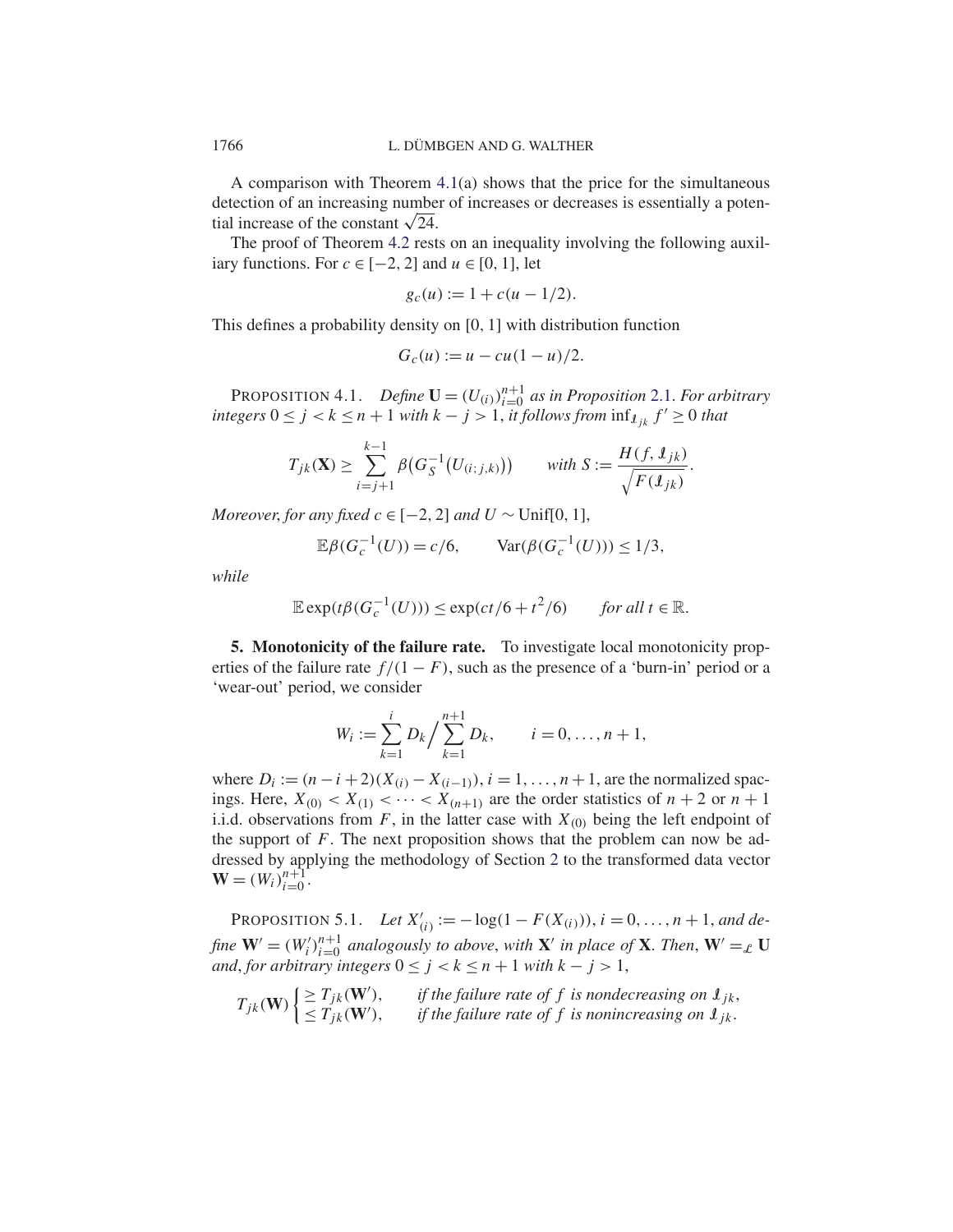**6. Graphical displays and examples.** We first illustrate our methodology with a sample of size  $m = 300$  from the mixture distribution

$$
F = 0.3 \cdot \text{Gamma}(2) + 0.2 \cdot \mathcal{N}(5, 0.1) + 0.5 \cdot \mathcal{N}(11, 9),
$$

where Gamma(2) denotes the gamma distribution with density  $g(x) = xe^{-x}$  on  $(0, \infty)$ . Figure 1 depicts the density f of F.

Figure 2 provides a line plot of the data and a visual display of the multiscale analysis. The horizontal line segments above the line plot depict all minimal intervals in  $\mathcal{D}^+(0,1)$ , while those below the line plot depict all minimal intervals in  $\mathcal{D}^-(0.1)$ . Here, we estimated the quantile  $\kappa_{m-2}(0.1)$  to be 1.518 in 9999 Monte Carlo simulations, where we restricted  $(j, k)$  in the definition of T to index pairs  $(j, k)$  such that  $(k - j)/(m + 1) \le 0.34$ . For example, we can conclude with simultaneous confidence 90% that each of the intervals (0.506, 3.887) and (5.022, 5.841) contains a decrease and that each of the intervals (3.983, 4.882) and (5.841, 10.307) contains an increase. As these four intervals are disjoint, we can conclude with confidence 90% that the density has at least three modes.

A referee reports that the taut string method of Davies and Kovac (2004) found three modes in about 82% of cases. Our method finds three modes in about 39% and exactly two modes in about 50% of the cases. However, the latter method also allows the localization of the modes. Figure 3 provides a diagnostic tool for this type of inference. Each horizontal line segment, labeled by "+" or "−", depicts



FIG. 1. *Density of*  $0.3 \cdot \text{Gamma}(2) + 0.2 \cdot \mathcal{N}(5, 0.1) + 0.5 \cdot \mathcal{N}(11, 9)$ .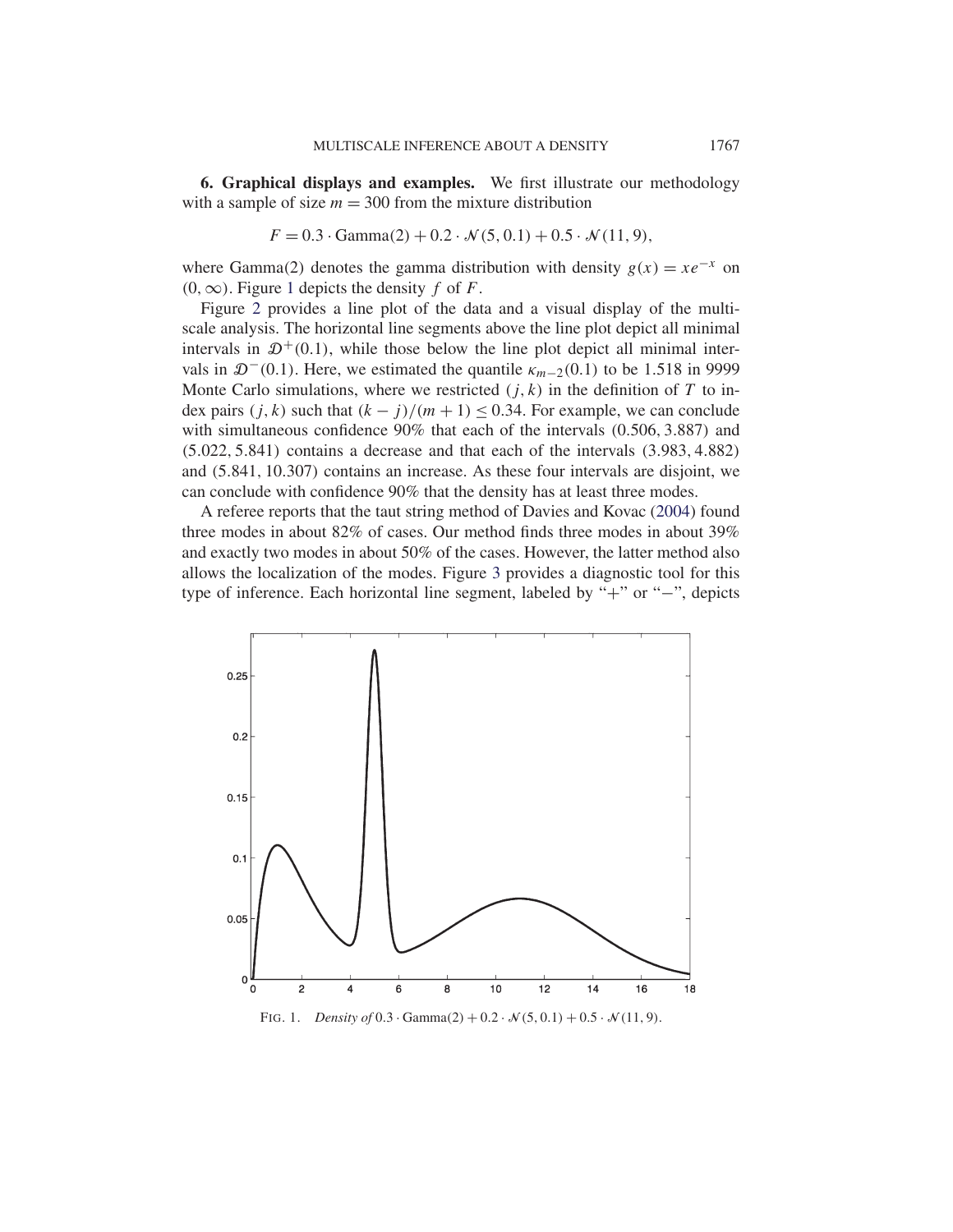1768 L. DÜMBGEN AND G. WALTHER



FIG. 2. *Minimal intervals in*  $\mathcal{D}^+(0.1)$  (top) *and*  $\mathcal{D}^-(0.1)$  (bottom).



FIG. 3. Alternating sequences of minimal intervals in  $\mathfrak{D}^+(\alpha)$ , and  $\mathfrak{D}^-(\alpha)$  with the corresponding *p-values* α.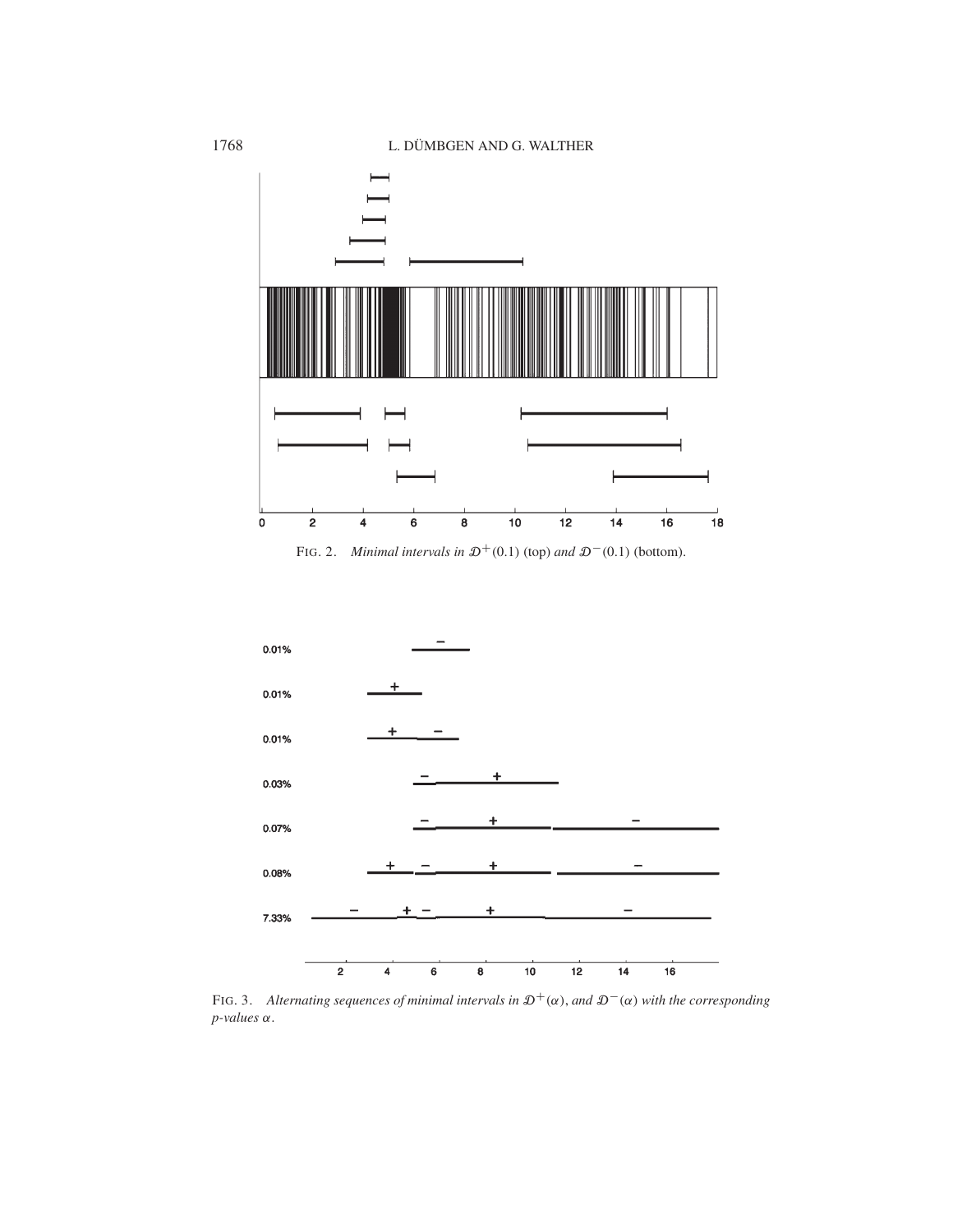#### MULTISCALE INFERENCE ABOUT A DENSITY 1769

TABLE 1

*Proportion of rejections of the null hypothesis at the* 5*% significance level in* 10,000 *simulations*

| $a_1$                       | $-0.2$ | $-0.1$ |       | 0.01  |
|-----------------------------|--------|--------|-------|-------|
| $\beta = 0$                 | 0.014  | 0.026  | 0.049 | 0.052 |
| $\beta = 0.3, \sigma = 0.2$ | 0.066  | 0.115  | 0.215 | 0.224 |
| $\beta = 0.3, \sigma = 0.1$ | 0.188  | 0.301  | 0.439 | 0.451 |

an interval in some  $\mathcal{D}^+(\alpha)$  [resp.,  $\mathcal{D}^-(\alpha)$ ]. In each row, the depicted intervals are disjoint, with an alternating sequence of signs. The number in the first column gives the smallest significance level at which this sequence of alternating signs occurs, and the plot shows all such sequences that have a significance level of 10% or less. The intervals depicted in a given row are chosen to have the smallest right endpoint among the minimal intervals at the stated level. Consecutive intervals are plotted with a small vertical offset to more readily show their endpoints. For example, Figure 3 implies a p-value of less than 1% for the existence of at least two modes, and a p-value of 7.33% for the existence of at least three modes.

Our second example concerns the detection of an increase in a failure rate. Gijbels and Heckman (2004) compare a global test and four versions of a localized test in a simulation study. A sample of size  $m = 50$  is drawn from a distribution whose hazard rate  $h(t)$  is modeled via  $\log h(t) = a_1 \log t + \beta (2\pi \sigma^2)^{-1/2} \exp\{-(t (\mu)^2/(2\sigma^2)$ . Table 1 shows the power of our procedure from Section 5 for the choices of parameters  $a_1$ ,  $\beta$ ,  $\sigma$  used by Gijbels and Heckman (2004). The cases with  $\beta = 0$ ,  $a_1 < 0$  pertain to the null hypothesis of a nonincreasing failure rate, whereas  $\beta = 0$ ,  $a_1 = 0.01$  implies an increasing failure rate. The other eight cases result in a failure rate with a local increase. The power of the test introduced in Section 5 exceeds those of the five tests examined by Gijbels and Heckman (2004) in four of the nine cases that involve an increase in the failure rate.

# **7. Proofs.**

7.1. *Proofs of Propositions* 2.1, 4.1 *and* 5.1. The proofs rely on the following elementary inequality, which we state without proof.

LEMMA 7.1. *Let*  $G_0$  *and*  $G$  *be distribution functions on an interval*  $(a, b)$  *with densities*  $g_0$  *and*  $g$ *, respectively. Suppose that*  $g - g_0 \le 0$  *on*  $(a, c)$  *and*  $g - g_0 \ge 0$ *on*  $(c, b)$ , *where*  $a < c < b$ . *Then*,  $G^{-1} \ge G_o^{-1}$ .

Note that the conditions in Lemma 7.1 are satisfied if, for instance,  $g_0$  and g are differentiable with derivatives satisfying  $g' \ge g'_o$ .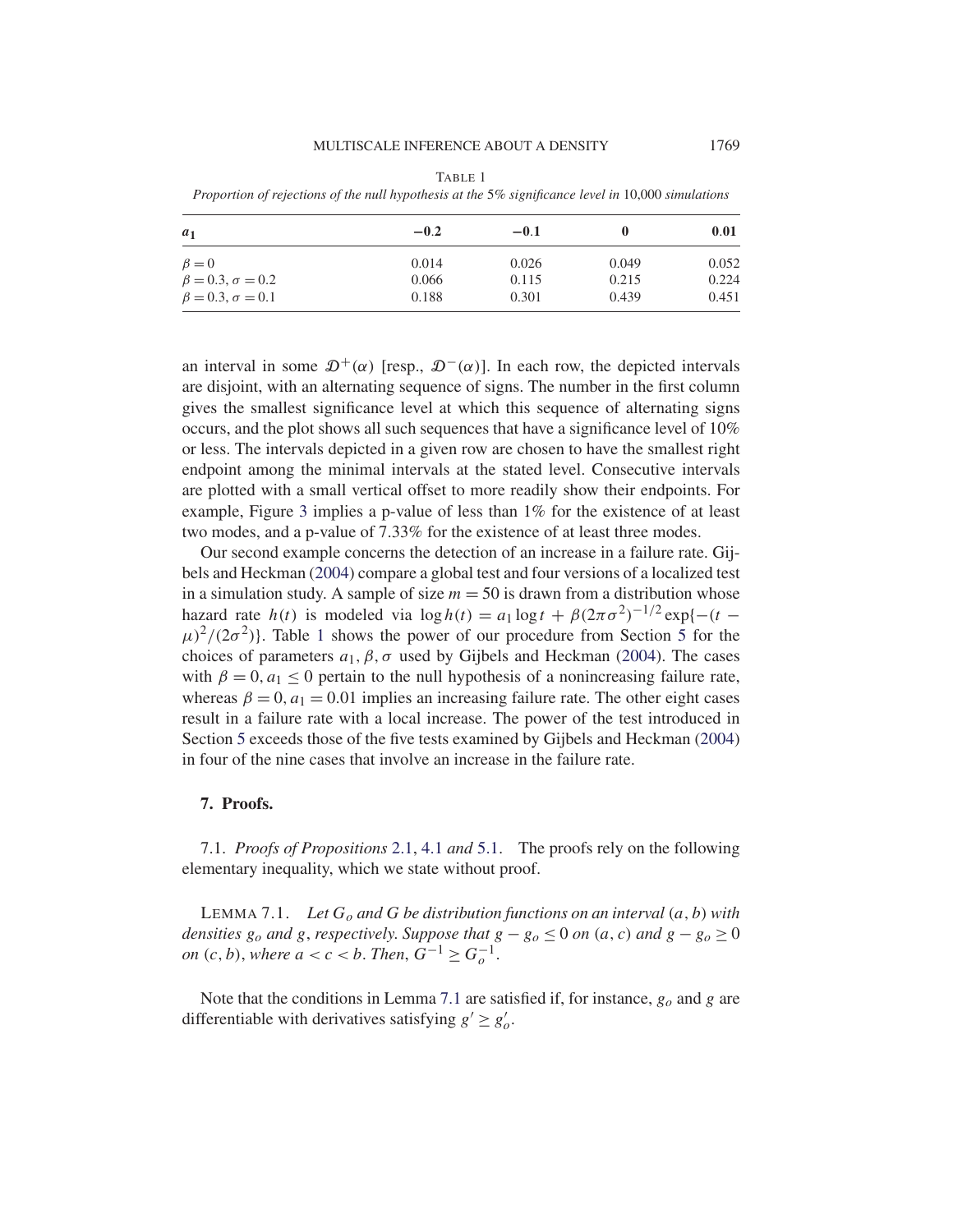PROOF OF PROPOSITION 2.1. It is well known that  $U_{(1)}, \ldots, U_{(n)}$  are distributed as the order statistics of  $n$  independent random variables having uniform distribution on [0, 1]. Suppose that f, and thus  $f_{ik}$  is nondecreasing on  $I_{ik}$ , where  $k - j > 1$ . The assumptions of Lemma 7.1 are then satisfied, with  $g = f_{jk}$  and  $g_o(x) := 1\{x \in \mathcal{I}_{jk}\}/|\mathcal{I}_{jk}|$ . This implies that for  $j < i < k$ ,

$$
X_{(i)} = G^{-1}(U_{(i;j,k)}) \ge G_o^{-1}(U_{(i;j,k)}) = X_{(j)} + (X_{(k)} - X_{(j)})U_{(i;j,k)},
$$

whence  $T_{ik}(\mathbf{X}) \geq T_{ik}(\mathbf{U})$ . In the case where f is nonincreasing on  $\mathbf{I}_{ik}$ , the reverse inequality  $T_{jk}(\mathbf{X}) \leq T_{jk}(\mathbf{U})$  follows from Lemma 7.1 with  $g(x) = 1\{x \in$  $\mathcal{I}_{jk}/|\mathcal{I}_{jk}|$  and  $g_o := f_{jk}$ .  $\Box$ 

PROOF OF PROPOSITION 4.1. Again, we apply Lemma 7.1, this time with the densities

$$
g(u) := |I_{jk}| f_{jk}(X_{(j)} + |I_{jk}|u)
$$

and  $g_0 := g_S$  on  $(0, 1)$ . Note that

$$
\inf_{(0,1)} g' = |\mathcal{I}_{jk}|^2 \inf_{\mathcal{I}_{jk}} f'_{jk} = S \equiv g'_{S}.
$$

It thus follows from Lemma 7.1 that

$$
T_{jk}(\mathbf{X}) = \sum_{i=j+1}^{k-1} \beta(G^{-1}(U_{(i;j,k)})) \geq \sum_{i=j+1}^{k-1} \beta(G_S^{-1}(U_{(i;j,k)})).
$$

As for the moments of  $\beta(G_c^{-1}(U))$ , first note that, generally,

$$
\mathbb{E}h(\beta(G_c^{-1}(U))) = \int_0^1 h(\beta(u))(1 + c(u - 1/2)) du
$$

$$
= \frac{1}{2} \int_{-1}^1 h(v) \left(1 + \frac{c}{2}v\right) dv
$$

for  $h: [-1, 1] \to \mathbb{R}$ . Letting  $h(v) := v<sup>j</sup>$  with  $j = 1, 2$  shows that the first and second moments of  $\beta(G_c^{-1}(U))$  are given by  $c/6$  and 1/3, respectively. Moreover, letting  $h(v) := \exp(tv)$  yields

$$
M_c(t) := \log \mathbb{E} \exp(t\beta(G_c^{-1}(U))) - ct/6 = \log(A(t) + cB(t)) - ct/6,
$$

where

$$
A(t) := \frac{1}{2} \int_{-1}^{1} e^{tv} dv = \sinh(t)/t = \sum_{k=0}^{\infty} \frac{t^{2k}}{(2k+1)!},
$$
  
\n
$$
B(t) := \frac{1}{4} \int_{-1}^{1} e^{tv} v dv = (\cosh(t)/t - \sinh(t)/t^2)/2
$$
  
\n
$$
= \frac{t}{6} \sum_{k=0}^{\infty} \frac{3}{2k+3} \frac{t^{2k}}{(2k+1)!}.
$$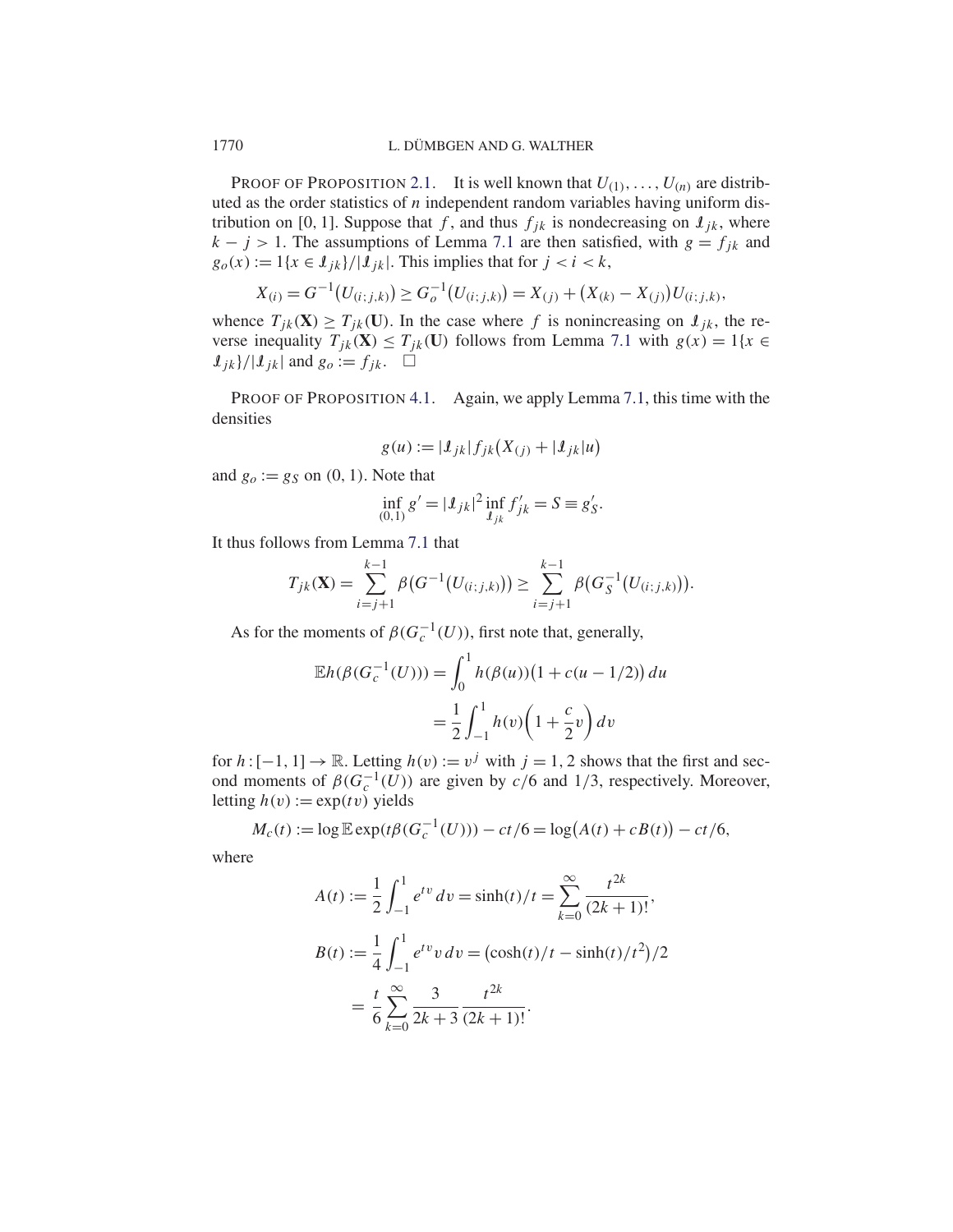We have to show that  $M_c(t) \le t^2/6$  for any  $t \ne 0$ . To this end, note that  $\partial M_c(t)/\partial c$ equals  $B(t)/(A(t) + cB(t)) - t/6$  and  $\partial^2 M_c(t)/\partial c^2 < 0$ . Thus,  $M_c(t)$  is strictly concave in  $c \in \{c : A(t) + cB(t) > 0\}$ . The equation  $\partial M_c(t)/\partial c = 0$  is equivalent to  $A(t) + cB(t)$  being equal to  $\frac{6B(t)}{t} > 0$  and this means that  $ct/6 =$  $1-tA(t)/(6B(t))$ . Hence, elementary manipulations of the series expansions yield

$$
M_c(t) \le \log\left(\frac{6B(t)}{t}\right) + \frac{tA(t)}{6B(t)} - 1
$$
  
=  $\log\left(\sum_{k=0}^{\infty} \frac{3}{2k+3} \frac{t^{2k}}{(2k+1)!}\right)$   
+  $\frac{t^2}{15} \sum_{k=0}^{\infty} \frac{5 \cdot 3}{(2k+5)(2k+3)} \frac{t^{2k}}{(2k+1)!} / \sum_{k=0}^{\infty} \frac{3}{2k+3} \frac{t^{2k}}{(2k+1)!}$   
 $\le \log\left(\sum_{k=0}^{\infty} \frac{(t^2/10)^k}{k!}\right) + \frac{t^2}{15}$   
=  $\frac{t^2}{6}$ .

PROOF OF PROPOSITION 5.1. By construction, the vector  $(X'_{(i)} - X'_{(0)})_{i=1}^{n+1}$  $i=1$ is distributed as the vector of order statistics of  $n + 1$  independent random variables with standard exponential distribution. Well-known facts imply that the variables  $D_i$  are independent with standard exponential distribution. Hence,  $(W'_1, \ldots, W'_n) =_{\mathcal{L}}' (U_{(1)}, \ldots, U_{(n)})$ , while  $W'_0 = 0$  and  $W'_{n+1} = 1$ .

We now assume that the failure rate is nondecreasing on  $I_{jk}$ ; the nonincreasing case is treated analogously. The function  $G(x) := -\log(1 - F(x))$  is then convex on  $\mathcal{I}_{jk}$ . Hence  $\alpha_s := D'_s/D_s$  is nondecreasing in  $s \in \{j+1,\ldots,k\}$ . Consequently, for  $j < i < k$ ,

$$
W_{(i;j,k)} - W'_{(i;j,k)} = \frac{\sum_{s=j+1}^{i} D_s}{\sum_{s=j+1}^{k} D_s} - \frac{\sum_{s=j+1}^{i} \alpha_s D_s}{\sum_{s=j+1}^{k} \alpha_s D_s}
$$
  
= 
$$
\frac{\sum_{s=j+1}^{i} \sum_{t=i+1}^{k} (\alpha_t - \alpha_s) D_s D_t}{\sum_{s=j+1}^{k} D_s \sum_{t=j+1}^{k} \alpha_t D_t}
$$
  
\ge 0.

Hence,  $T_{jk}(\mathbf{W}) \geq T_{jk}(\mathbf{W}')$ .  $\Box$ 

7.2. *An auxiliary result concerning stochastic processes*. Our proof of Theorem 3.1 builds on a new version of Theorem 6.1 of Dümbgen and Spokoiny (2001). An important difference is that the original requirement of sub-Gaussian increments is relaxed to subexponential increments. The new version itself is just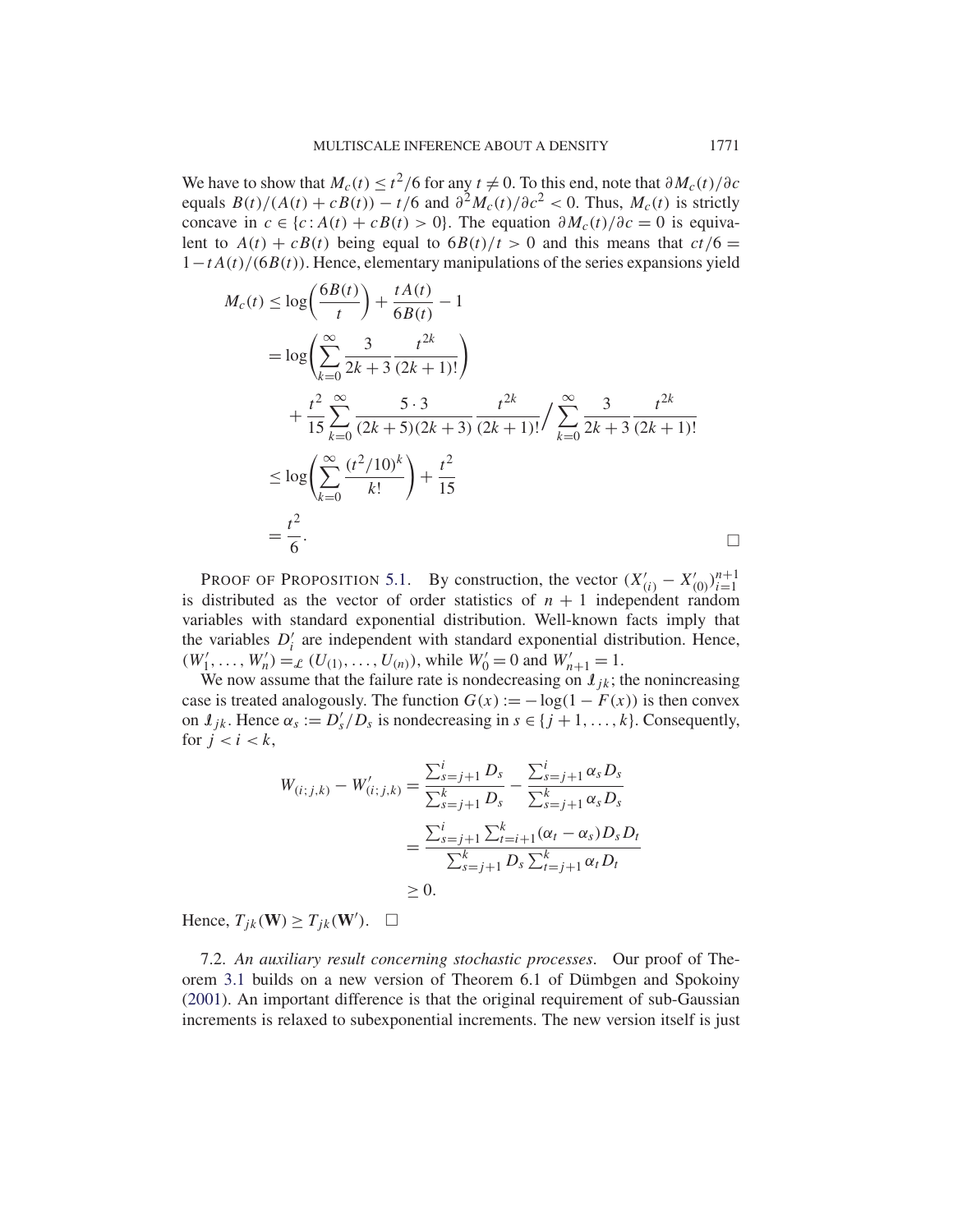a corollary to more general results concerning stochastic processes obtained by Dümbgen and Walther (2006). We consider a stochastic process  $Z = (Z(t))_{t \in \mathcal{T}}$ with continuous sample paths on a totally bounded metric space  $(\mathcal{T}, \rho)$ , where  $\rho \leq 1$ . "Totally bounded" means that for any  $u > 0$ , the capacity number

 $D(u, \mathcal{T}, \rho) := \sup{\lbrace \# \mathcal{T}_o : \mathcal{T}_o \subset \mathcal{T} \text{ such that } \rho(s, t) > v \text{ for different } s, t \in \mathcal{T}_o \rbrace}$ 

is finite. In addition, we consider a function  $\sigma : \mathcal{T} \to (0, 1]$ , where  $\sigma(t)$  may be viewed as a measure of spread of the distribution of  $Z(t)$ . We assume that

(7.1) 
$$
|\sigma(s) - \sigma(t)| \le \rho(s, t) \quad \text{for all } s, t \in \mathcal{T}
$$

and that  $\{t \in \mathcal{T} : \sigma(t) \geq \delta\}$  is compact for any  $\delta \in (0, 1]$ .

THEOREM 7.1. *Suppose that the following three conditions are satisfied*:

(i) *there exist constants*  $A, B, V > 0$  *such that for arbitrary*  $u, \delta \in (0, 1]$ ,

$$
D(u\delta, \{t \in \mathcal{T} : \sigma(t) \le \delta\}, \rho) \le Au^{-B} \delta^{-V};
$$

(ii) *there exists a constant*  $K \ge 1$  *such that for arbitrary*  $s, t \in \mathcal{T}$  *and*  $\eta \ge 0$ ,

$$
\mathbb{P}(|Z(s) - Z(t)| \ge K\rho(s, t)\eta) \le K \exp(-\eta);
$$

(iii) *for arbitrary*  $t \in \mathcal{T}$  *and*  $\eta \geq 0$ ,

$$
\mathbb{P}(|Z(t)| \ge \sigma(t)\eta) \le 2\exp(-\eta^2/2).
$$

*Then*,

$$
\mathbb{P}\left(\sup_{s,t\in\mathcal{T}}\frac{|Z(s)-Z(t)|}{\rho(s,t)\log(e/\rho(s,t))} \geq \eta\right) \leq p_1(\eta),
$$
  

$$
\mathbb{P}\left(\sup_{t\in\mathcal{T}}\frac{|Z(t)|/\sigma(t)-\sqrt{2V\log(1/\sigma(t))}}{D(\sigma(t))} \geq \eta\right) \leq p_2(\eta),
$$

*with*  $D(\delta) := \log(e/\delta)^{-1/2} \log(e \log(e/\delta))$ , *where*  $p_1 = p_1(\cdot | A, B, K)$  *and*  $p_2 =$  $p_2(\cdot|A, B, V, K)$  *are universal functions such that*  $\lim_{\eta \to \infty} p_j(\eta) = 0$ .

7.3. *Proof of Theorem* 3.1. In what follows, we describe a proof, but omit some technical arguments and details; for a complete account, we refer to Dümbgen and Walther (2006).

We embed our test statistics  $T_{jk}$  into a stochastic process  $Z_n$  on

$$
\mathcal{T}_n := \{ (\tau_{jn}, \tau_{kn}) : 0 \le j < k \le n+1 \},
$$

where  $\tau_{in} := i/(n + 1)$ , equipped with the distance

$$
\rho((u, v), (u', v')) := (|u - u'| + |v - v'|)^{1/2}
$$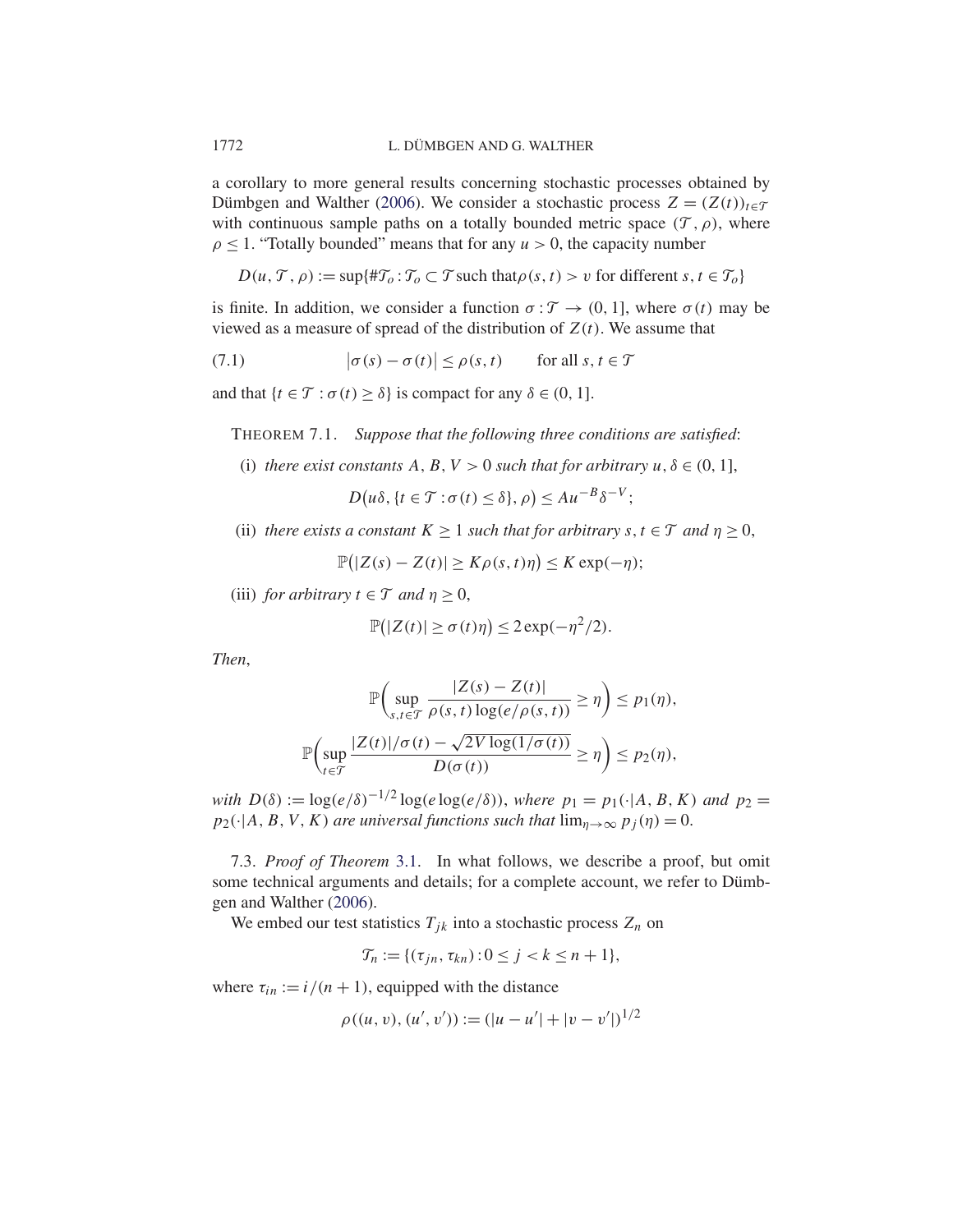on  $\mathcal{T} := \{(u, v) : 0 \le u < v \le 1\}$ . Namely, let

$$
Z_n(\tau_{jn}, \tau_{kn}) := 3^{1/2} (n+1)^{-1/2} T_{jk}(\mathbf{U}).
$$

Moreover, for  $(u, v) \in \mathcal{T} \setminus \mathcal{T}_n$ , let

$$
Z_n(u, v) := Z_n(\tau_n(u), \tau_n(v)) \quad \text{with } \tau_n(c) := \frac{\lfloor (n+1)c \rfloor}{n+1}.
$$

Note that

$$
\mathbb{E}(Z_n(u, v)) = 0 \quad \text{and} \quad \text{Var}(Z_n(u, v)) \le \sigma(u, v)^2,
$$

where  $\sigma(u, v) := (v - u)^{1/2}$ . Elementary calculations show that these functions ρ and σ satisfy (7.1). Later, we shall prove the two following results concerning these processes  $Z_n$  and the limiting process Z defined in Theorem 3.1.

LEMMA 7.2. *The processes* Z *on*  $\mathcal{T}$  *and*  $Z_n$  *on*  $\mathcal{T}_n$  ( $n \in \mathbb{N}$ ) *satisfy conditions* (i)–(iii) *of Theorem* 7.1 *with*  $A = 12$ ,  $B = 4$ ,  $V = 2$  *and some universal constant* K.

LEMMA 7.3. *For any finite subset*  $\mathcal{T}_o$  *of*  $\mathcal{T}$ *, the random variable*  $(Z_n(t))_{t \in \mathcal{T}_o}$ *converges in distribution to*  $(Z(t))_{t \in \mathcal{T}_o}$ .

With arguments similar to those in Dümbgen (2002), one can deduce from Theorem 7.1 and Lemmas 7.2–7.3 that the preliminary test statistic

$$
\tilde{T}_n := \max_{0 \le j < k \le n+1} \left( 3^{1/2} (k-j)^{-1/2} T_{jk}(\mathbf{U}) - \Gamma \left( \frac{k-j}{n+1} \right) \right)
$$
\n
$$
= \max_{t \in \mathcal{T}_n} \left( \frac{|Z_n(t)|}{\sigma(t)} - \Gamma(\sigma(t)^2) \right)
$$

[with  $T_{jk}(\mathbf{U}) := 0$  if  $k - j = 1$ ] converges in distribution to  $T(W)$ . Moreover,

$$
T_n(\mathbf{U}) = \max_{t \in \mathcal{T}_n} \left( \frac{|Z_n(t)|}{\sigma_n(t)} - \Gamma(\sigma(t)^2) \right)
$$

with

$$
\sigma_n(t) := (\sigma(t)^2 - (n+1)^{-1})^{1/2},
$$

where we use the convention that  $0/0 := 0$ . By means of the inequality  $|Z_n(t)| \le$  $(n + 1)^{1/2} \sigma_n(t)^2$  and elementary considerations, one can show that  $T_n(\mathbf{U}) = \tilde{T}_n +$  $o_p(1)$ , whence  $T_n(\mathbf{U}) \to_{\mathcal{L}} T(W)$ .

PROOF OF LEMMA 7.2. A proof of condition (i) is given by Dümbgen and Spokoiny (2001) (proof of Theorem 2.1) in a slightly different setting.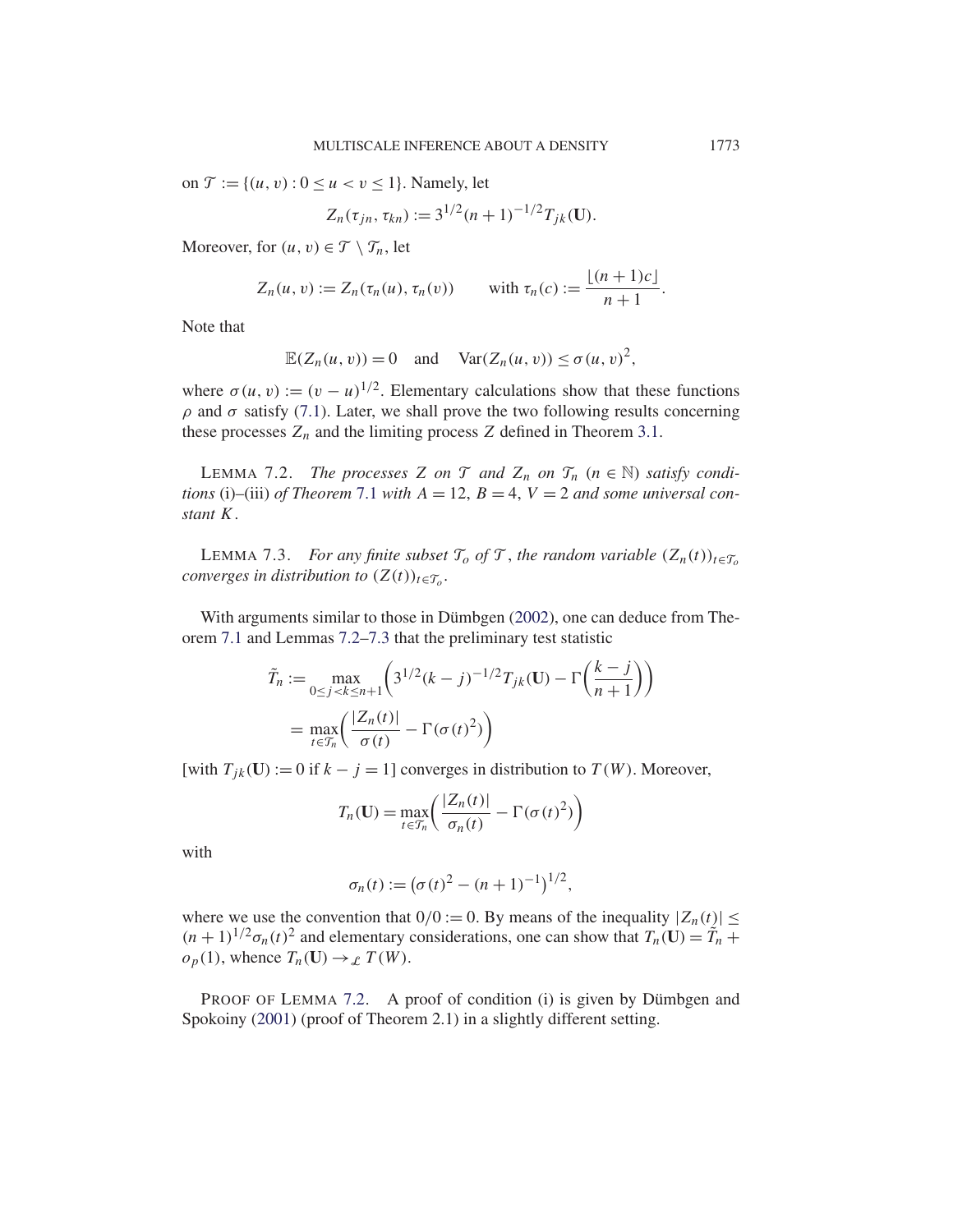Next, we verify condition (ii). In order to bound the increment  $Z_n(s) - Z_n(t)$ in terms of  $\rho(s, t)$ , we first consider the special case of  $s = (0, 1)$  and  $t = (\tau, 1)$ , where  $\tau = \tau_{kn}$  for some  $k \in \{1, ..., n\}$ . Note that

$$
\sum_{i=1}^{n} (2U_{(i)} - 1) = \sum_{i=1}^{k-1} (2U_{(i)} - 1) + 2U_{(k)} - 1 + \sum_{i=k+1}^{n} (2U_{(i)} - 1),
$$
  
\n
$$
\sum_{i=1}^{k-1} (2U_{(i)} - 1) = \sum_{i=1}^{k-1} \left( 2\frac{U_{(i)}}{U_{(k)}} - 1 \right) U_{(k)} + (k - 1)U_{(k)},
$$
  
\n
$$
\sum_{i=k+1}^{n} (2U_{(i)} - 1) = \sum_{i=k+1}^{n} \left( 2(U_{(i)} - U_{(k)}) - 1 \right) + 2(n - k)U_{(k)}
$$
  
\n
$$
= \sum_{i=k+1}^{n} \left( 2\frac{U_{(i)} - U_{(k)}}{1 - U_{(k)}} - 1 \right) (1 - U_{(k)}) + (n - k)U_{(k)},
$$

whence

$$
Z_n(0,1) = Z_n(0,\tau)U_{(k)} + Z_n(\tau,1)(1-U_{(k)}) + 3^{1/2}(n+1)^{1/2}(U_{(k)}-\tau).
$$

Consequently,

$$
Z_n(0, 1) - Z_n(\tau, 1)
$$
  
=  $(Z_n(0, \tau) - Z_n(\tau, 1))U_{(k)} + 3^{1/2}(n + 1)^{1/2}(U_{(k)} - \tau)$   
=  $3^{1/2}(n + 1)^{-1/2} \left( \sum_{i=1}^{k-1} \beta \left( \frac{U_{(i)}}{U_{(k)}} \right) - \sum_{i=k+1}^n \beta \left( \frac{U_{(i)} - U_{(k)}}{1 - U_{(k)}} \right) \right)U_{(k)}$   
+  $3^{1/2}(n + 1)^{1/2}(U_{(k)} - \tau)$   
=  $\varepsilon$   $3^{1/2}(n + 1)^{-1/2} \sum_{i=1}^{n-1} \beta(U_i)U_{(k)} + 3^{1/2}(n + 1)^{1/2}(U_{(k)} - \tau),$ 

where  $U_1, \ldots, U_n, U'_1, \ldots, U'_{n-1}$  are independent and identically distributed. Note that  $U_{(k)}$  has a beta distribution with parameters k and  $n + 1 - k$ . This entails that

$$
\mathbb{P}\{\pm(U_{(k)}-\tau)\geq c\}\leq \exp(-(n+1)\Psi(\tau\pm c,\tau))\qquad\text{for all }c\geq 0,
$$

where  $\Psi(x, \tau) := \tau \log(\tau/x) + (1 - \tau) \log((1 - \tau)/(1 - x))$  if  $x \in (0, 1)$ , and  $\Psi(x, \tau) := \infty$  otherwise; see Proposition 2.1 of Dümbgen (1998). Elementary calculations show that  $\Psi(\tau \pm c, \tau)$  is not smaller than  $c^2/(2\tau(1 - \tau) + 2c)$ , whence

(7.2) 
$$
\mathbb{P}\{\pm (U_{(k)} - \tau) \ge c\} \le \exp\left(-\frac{(n+1)c^2}{2\tau(1-\tau) + 2c}\right)
$$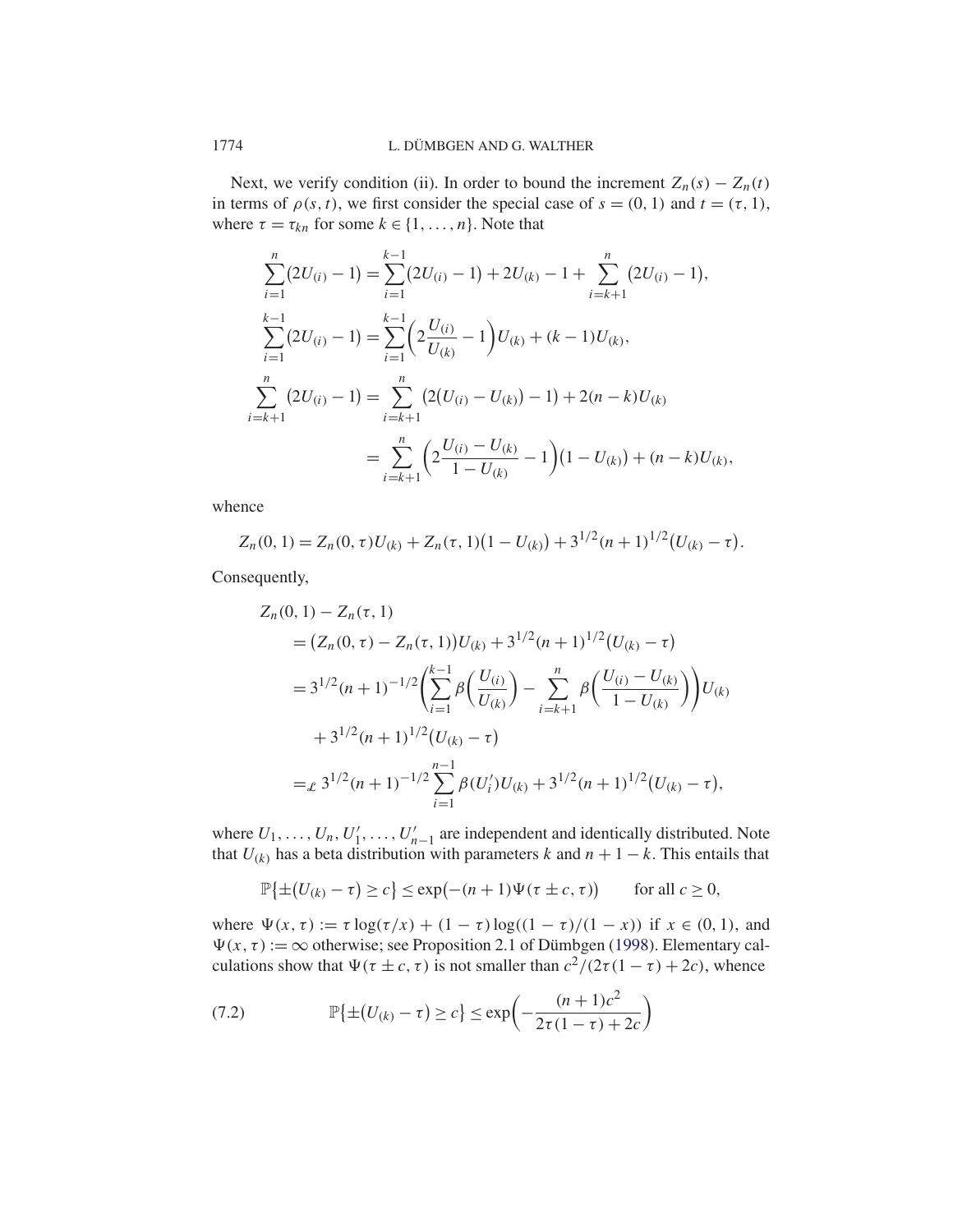for all  $c \ge 0$ . Consequently, for any  $r \ge 0$ ,

$$
\mathbb{P}\{|3^{1/2}(n+1)^{1/2}(U_{(k)}-\tau)| \ge r\rho((0,1), (\tau,1))\}
$$
\n
$$
= \mathbb{P}\{|3^{1/2}(n+1)^{1/2}(U_{(k)}-\tau)| \ge r\tau^{1/2}\}
$$
\n
$$
= \mathbb{P}\{|U_{(k)}-\tau| \ge \frac{r\tau^{1/2}}{3^{1/2}(n+1)^{1/2}}\}
$$
\n(7.3)\n
$$
\le 2 \exp\left(-\frac{r^2\tau}{6\tau(1-\tau)+12^{1/2}r(n+1)^{-1/2}\tau^{1/2}}\right)
$$
\n
$$
\le 2 \exp\left(-\frac{r^2}{6+12^{1/2}r((n+1)\tau)^{-1/2}}\right)
$$
\n
$$
\le 2 \exp\left(-\frac{r^2}{6+4r}\right)
$$
\n
$$
\le 4 \exp(-r/4).
$$

Here, we used the fact that  $(n + 1)\tau \ge 1$ . Moreover, for any  $r \ge 1$ ,

$$
\mathbb{P}\left\{\left|3^{1/2}(n+1)^{-1/2}\sum_{i=1}^{n-1}\beta(U_i')U_{(k)}\right|\geq r\tau^{1/2}\right\}
$$
\n
$$
\leq \mathbb{P}\left\{\left|(3/n)^{1/2}\sum_{i=1}^{n-1}\beta(U_i')\right|\geq r^{1/2}\right\}+\mathbb{P}\left\{U_{(k)}\geq r^{1/2}\tau^{1/2}\right\}
$$
\n
$$
\leq 2\exp(-r/2)+\mathbb{P}\left\{U_{(k)}-\tau\geq r^{1/2}\tau^{1/2}-\tau\right\}
$$
\n
$$
\leq 2\exp(-r/2)+\exp\left(-\frac{(n+1)(r^{1/2}-1)^2\tau}{2\tau(1-\tau)+2(r^{1/2}-1)\tau^{1/2}}\right)
$$
\n
$$
\leq 2\exp(-r/2)+\exp\left(-\frac{(n+1)(r^{1/2}-1)^2\tau^{1/2}}{2+2(r^{1/2}-1)}\right)
$$
\n
$$
\leq 2\exp(-r/2)+\exp\left(-\frac{(n+1)^{1/2}(r^{1/2}-1)^2}{2r^{1/2}}\right).
$$

Note that the probability in question is zero if r is greater than  $3^{1/2}(n+1)^{-1/2}(n-1)$  $1)\tau^{-1/2}$  and the latter number is smaller than  $3^{1/2}n$ . Thus, suppose that  $r \leq 3^{1/2}n$ . Then,

$$
\frac{(n+1)^{1/2}(r^{1/2}-1)^2}{2r^{1/2}} \ge \frac{(3^{-1/2}r+1)^{1/2}(r^{1/2}-1)^2}{2r^{1/2}} \ge 3^{-1}(r^{1/2}-1)^2.
$$

Consequently, for all  $r \ge 0$  and some positive constant  $C_1$ ,

$$
(7.4) \qquad \mathbb{P}\left\{\left|3^{1/2}(n+1)^{-1/2}\sum_{i=1}^{n-1}\beta(U_i')U_{(k)}\right|\geq r\tau^{1/2}\right\}\leq C_1\exp(-r/C_1).
$$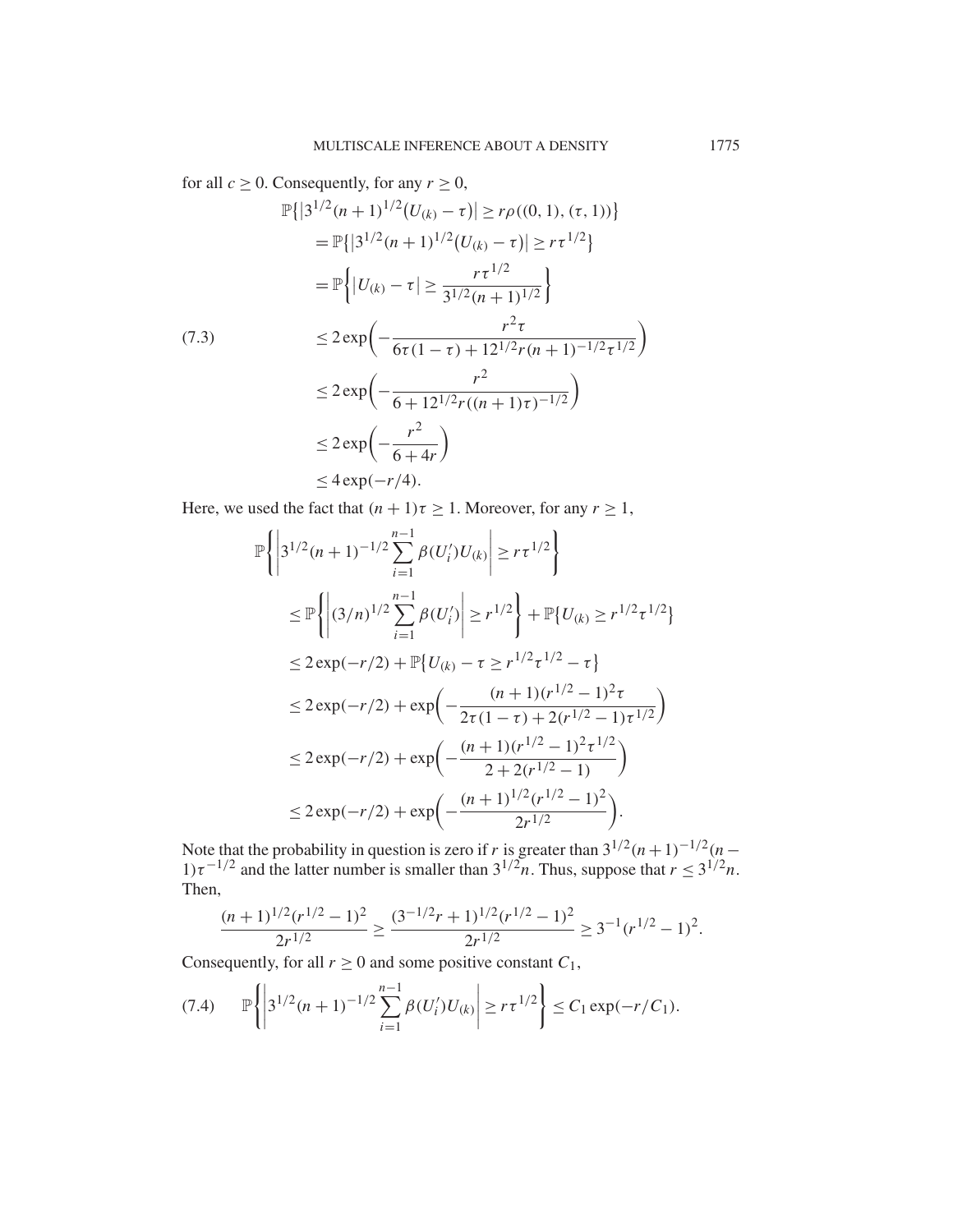Combining (7.4) and (7.4) yields

$$
(7.5) \quad \mathbb{P}\{|Z_n(0,1) - Z_n(\tau_{kn},1)| \ge r\rho((0,1),(\tau_{kn},1))\} \le C_2 \exp(-r/C_2)
$$

for some positive constant  $C_2$ . Symmetry considerations show that the same bound applies to  $s = (0, 1)$  and  $t = (0, \tau)$ , that is,

$$
(7.6) \quad \mathbb{P}\{|Z_n(0,1)-Z_n(0,\tau)|\geq r\rho((\tau_{kn},1),(0,1))\}\leq C_2\exp(-r/C_2).
$$

In order to treat the general case, note that the processes  $Z_n$  rescale as follows. For  $0 \leq J < K \leq n+1$ ,

$$
\begin{aligned} (Z_n(\tau_{J+j,n}, \tau_{J+k,n}))_{0 \le j < k \le K-J} \\ =_{\mathcal{L}} \sigma(\tau_{Jn}, \tau_{Kn}) (Z_{K-J}(\tau_{j,K-J}, \tau_{k,K-J}))_{0 \le j < k \le K-J}, \end{aligned}
$$

while for  $0 \le j < k \le K - J$  and  $0 \le j' < k' \le K - J$ ,

$$
\rho((\tau_{J+j,n}, \tau_{J+k,n}), (\tau_{J+j',n}, \tau_{J+k',n}))
$$
  
=  $\sigma(\tau_{Jn}, \tau_{Kn}) \rho((\tau_{j,K-J}, \tau_{k,K-J}), (\tau_{j',K-J}, \tau_{k',K-J})).$ 

With this rescaling, one can easily verify condition (ii) with  $K = 2C_2$ .

Finally, according to Proposition 4.1,  $\mathbb{E} \exp(r\beta(U_i)) \leq \exp(r^2/6)$  for all  $r \in \mathbb{R}$ , whence

$$
\mathbb{E}\exp(r\sigma(t)^{-1}Z_n(t)) \leq \exp(r^2/2) \qquad \text{for } r \in \mathbb{R}, t \in \mathcal{T}_n.
$$

A standard argument involving Markov's inequality then yields condition (iii).  $\Box$ 

PROOF OF LEMMA 7.3. Recall the representation  $U(i) - U(i-1) = E_i/S_n$  with independent, standard exponential variables  $E_i$  and  $S_n = \sum_{j=1}^{n+1} E_j$ . Starting from (2.1), one can write

$$
Z_n(\tau_{jn}, \tau_{kn}) = -3^{1/2} \frac{k-j}{(U_{(k)} - U_{(j)})S_n} (n+1)^{-1/2} \sum_{i=1}^{n+1} \beta \left( \frac{i-j-1/2}{k-j} \right) E_i
$$
  
= 
$$
\frac{\tau_{kn} - \tau_{jn}}{U_{(k)} - U_{(j)}} \frac{n+1}{S_n} \times \tilde{Z}_n(\tau_{jn}, \tau_{kn}),
$$

where

$$
\tilde{Z}_n(\tau_{jn}, \tau_{kn}) := 3^{1/2} (n+1)^{-1/2} \sum_{i=1}^{n+1} \beta \left( \frac{\tau_{in} - \tau_{jn} - \delta_n}{\tau_{kn} - \tau_{jn}} \right) (1 - E_i)
$$

and  $\delta_n := (2(n + 1))^{-1}$ . The centering of the variables  $E_i$  is possible because the sum of the coefficients  $\beta((i - j - 1/2)/(k - j))$ ,  $j < i \leq k$ , is zero. Since  $S_n/(n+1) \rightarrow p 1$  and  $\max_{1 \le i \le n} |U(i) - \tau_{in}| \rightarrow p 0$ , it suffices to consider the stochastic process  $\tilde{Z}_n$  in place of  $Z_n$ . But the assertion then follows from the multivariate version of Lindeberg's central limit theorem and elementary covariance calculations.  $\Box$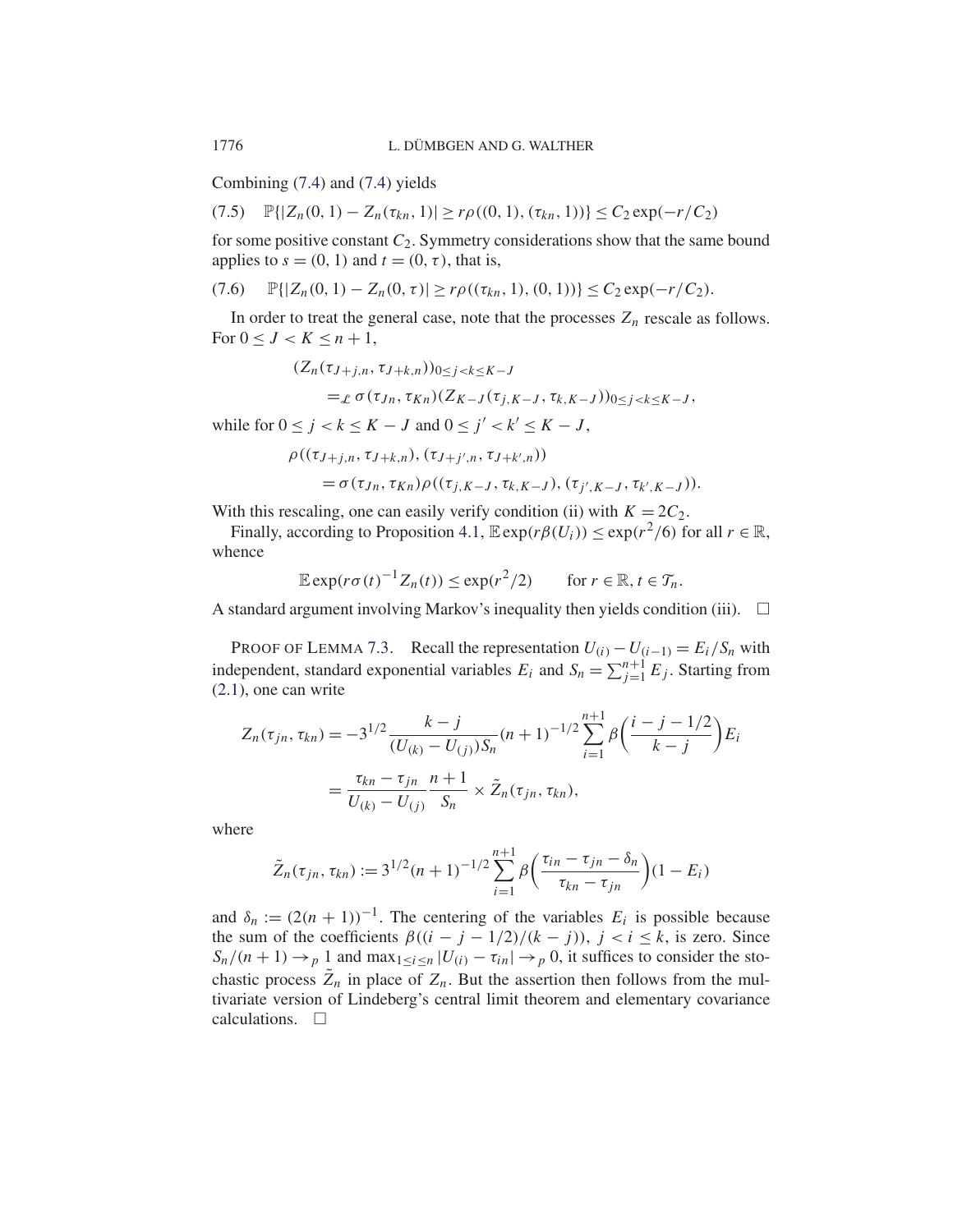7.4. *Proofs for Section* 4. We first prove the lower bounds comprising Theorem 4.1 (b)–(c). The following lemma is a surrogate for Lemma 6.2 of Dümbgen and Spokoiny (2001) in order to treat likelihood ratios and i.i.d. data.

LEMMA 7.4. Let  $X_1, X_2, \ldots, X_n$  be *i.i.d.* with distribution P on some mea*surable space*  $X$ *. Let*  $f_1, \ldots, f_m$  *be probability densities with respect to*  $P$  *such that the sets*  $B_j := \{f_j \neq 1\}$  *are pairwise disjoint and define*  $L_j := \prod_{i=1}^n f_j(X_i)$ . *Then*,

$$
\mathbb{E}\left|m^{-1}\sum_{j=1}^m L_j - 1\right| \to 0,
$$

*provided that*  $m \to \infty$ ,  $\Delta_{\infty} \leq C(\log m)^{-1/2}$  *for some fixed constant* C *and* 

$$
\sqrt{\log m} \bigg( 1 - \frac{n \Delta_2^2}{2 \log m} \bigg) \to \infty,
$$

*where*  $\Delta_{\infty} := \max_j \sup_x |f_j(x) - 1|$  *and*  $\Delta_2 := \max_j ( \int (f_j - 1)^2 dP)^{1/2}$ .

PROOF OF LEMMA 7.4. The likelihood ratio statistics  $L_j$  are not stochastically independent, but conditional on  $v = (v_j)_{j=1}^m$  with  $v_j := \# \{i : X_i \in B_j\}$ , they are. Furthermore,  $\mathbb{E}(L_j) = 1 = \mathbb{E}(L_j | \mathbf{v})$ . Thus, a standard truncation argument shows that for any  $\epsilon > 0$  and  $0 < \gamma \leq 1$ ,

$$
\mathbb{E}\left(\left|m^{-1}\sum_{j}L_{j}-1\right|\left|\mathbf{v}\right|\right)
$$
\n
$$
\leq m^{-1}\operatorname{Var}\left(\sum_{j}1\{L_{j}\leq\epsilon m\}L_{j}\right|\mathbf{v}\right)^{1/2} + 2m^{-1}\sum_{j}\mathbb{E}(1\{L_{j}>\epsilon m\}L_{j}|\mathbf{v})
$$
\n
$$
\leq m^{-1}\left(\sum_{j}\mathbb{E}(1\{L_{j}\leq\epsilon m\}L_{j}^{2}|\mathbf{v})\right)^{1/2} + 2m^{-1}\sum_{j}\mathbb{E}(1\{L_{j}>\epsilon m\}L_{j}|\mathbf{v})
$$
\n
$$
\leq m^{-1}\left(\sum_{j}\mathbb{E}(\epsilon mL_{j}|\mathbf{v})\right)^{1/2} + 2\epsilon^{-\gamma}m^{-(1+\gamma)}\sum_{j}\mathbb{E}(L_{j}^{1+\gamma}|\mathbf{v})
$$
\n
$$
= \epsilon^{1/2} + 2\epsilon^{-\gamma}m^{-(1+\gamma)}\sum_{j}\mathbb{E}(L_{j}^{1+\gamma}|\mathbf{v}).
$$

It thus suffices to show that

$$
\inf_{\gamma \in (0,1]} \max_j m^{-\gamma} \mathbb{E}(L_j^{1+\gamma}) \to 0
$$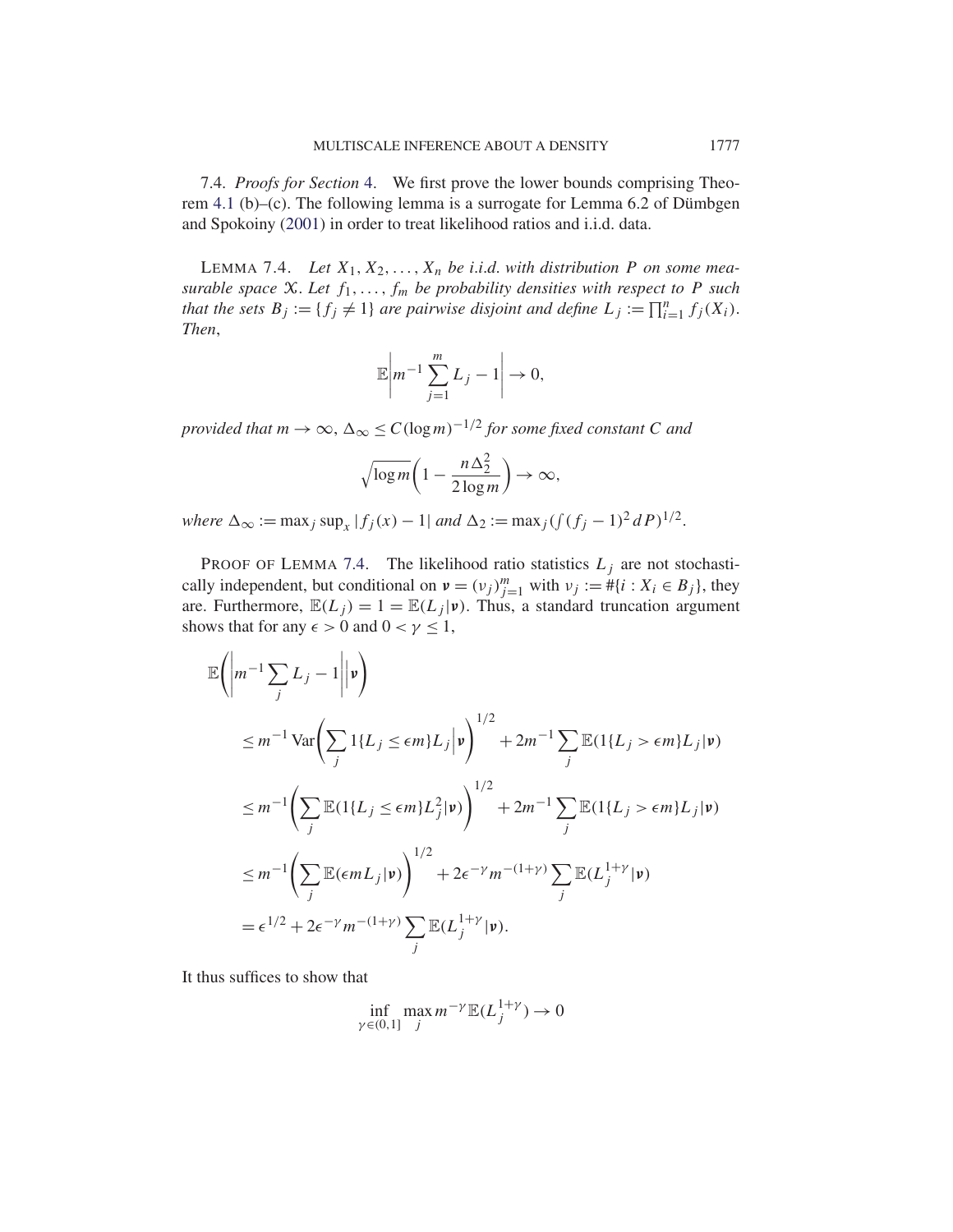under the stated conditions on m,  $\Delta_{\infty}$  and  $\Delta_2$ . Note that  $\mathbb{E}(L_j^{1+\gamma})$  is equal to  $\mathbb{E}(f_j(X_1)^{1+\gamma})^n$  and that elementary calculus gives

$$
(1+y)^{1+\gamma} \le 1 + (1+\gamma)y + \gamma(1+\gamma)y^2/2 + 3\gamma|y|^3 \quad \text{for } |y| \le 1.
$$

Hence,  $\mathbb{E}(f_j(X_1)^{1+\gamma}) \leq 1 + \gamma(1+\gamma)\Delta_2^2/2 + 3\gamma\Delta_{\infty}\Delta_2^2$  and

$$
\max_{j} m^{-\gamma} \mathbb{E}(L_{j}^{1+\gamma})
$$
  
(7.7)  

$$
\leq m^{-\gamma} (1 + \gamma (1 + \gamma) \Delta_{2}^{2}/2 + 3\gamma \Delta_{\infty} \Delta_{2}^{2})^{n}
$$
  

$$
\leq \exp(-\gamma \log m + \gamma (1 + \gamma) n \Delta_{2}^{2}/2 + 3\gamma \Delta_{\infty} n \Delta_{2}^{2}).
$$

Suppose that  $n\Delta_2^2 \le 2(1 - b_m) \log m$ , where  $(0, 1) \ni b_m \to 0$  and  $b_m^2 \log m \to \infty$ as  $m \to \infty$ . Then, the right-hand side of (7.7) does not exceed

$$
\exp(-\gamma (1 - (1 + \gamma)(1 - b_m)) \log m + 6\gamma \Delta_{\infty} \log m)
$$
  
\n
$$
\leq \exp\left(-\frac{b_m^2 \log m}{4(1 - b_m)} + 3Cb_m (\log m)^{1/2}\right) \quad \text{if } \gamma = \frac{b_m}{2(1 - b_m)}
$$
  
\n
$$
\to 0 \quad \text{as } m \to \infty. \qquad \Box
$$

PROOF OF THEOREM 4.1(b). Let  $\tilde{c}_n := c_n \sqrt{\log(e/\delta_n)/n}$ , and set  $f_0 := 1_{[0,1)}$ and

$$
f_{nj}(x) := f_0(x) + 1\{x \in I_{nj}\}\tilde{c}_n \delta_n^{-3/2} (x - (j - 1/2)\delta_n)
$$

for  $j = 1, ..., m_n := \lfloor 1/\delta_n \rfloor$  and  $I_{nj} := \lfloor (j-1)\delta_n, j\delta_n \rfloor$ . Each  $f_{nj}$  is a probability density with respect to the uniform distribution on [0, 1) such that the corresponding distribution  $F_{nj}$  satisfies  $F_{nj}(I_{nj}) = \delta_n$  and  $\inf_{I_{nj}} f'_{nj} \cdot |I_{nj}|^2 / \sqrt{F_{nj}(I_{nj})} = \tilde{c}_n$ , that is,  $f_{nj} \in \mathcal{F}(\delta_n, \tilde{c}_n)$ . Thus, for any test  $\phi_n(\mathbf{X})$  with  $\mathbb{E}_{f_0} \phi_n(\mathbf{X}) \le \alpha + o(1)$ ,

$$
\inf_{f \in \mathcal{F}(\delta_n, \tilde{c}_n)} \mathbb{E}_f \phi_n(\mathbf{X}) - \alpha \leq m_n^{-1} \sum_{j=1}^{m_n} \mathbb{E}_{f_{nj}} \phi_n(\mathbf{X}) - \alpha
$$
\n
$$
= \mathbb{E}_{f_0} \left( \left( m_n^{-1} \sum_{j=1}^{m_n} L_{nj} - 1 \right) \phi_n(\mathbf{X}) \right) + o(1)
$$
\n
$$
\leq \mathbb{E}_{f_0} \left| m_n^{-1} \sum_{j=1}^{m_n} L_{nj} - 1 \right| + o(1),
$$

where  $L_{nj} := \prod_{i=1}^n f_{nj}(X_i)$ . The latter expectation tends to zero by Lemma 7.4. For  $\Delta_2^2 = \tilde{c}_n^2/12$ , and  $\Delta_{\infty} = \tilde{c}_n \delta_n^{-1/2}/2$  is less than  $\sqrt{6 \log(e/\delta_n)/(n\delta_n)}$  =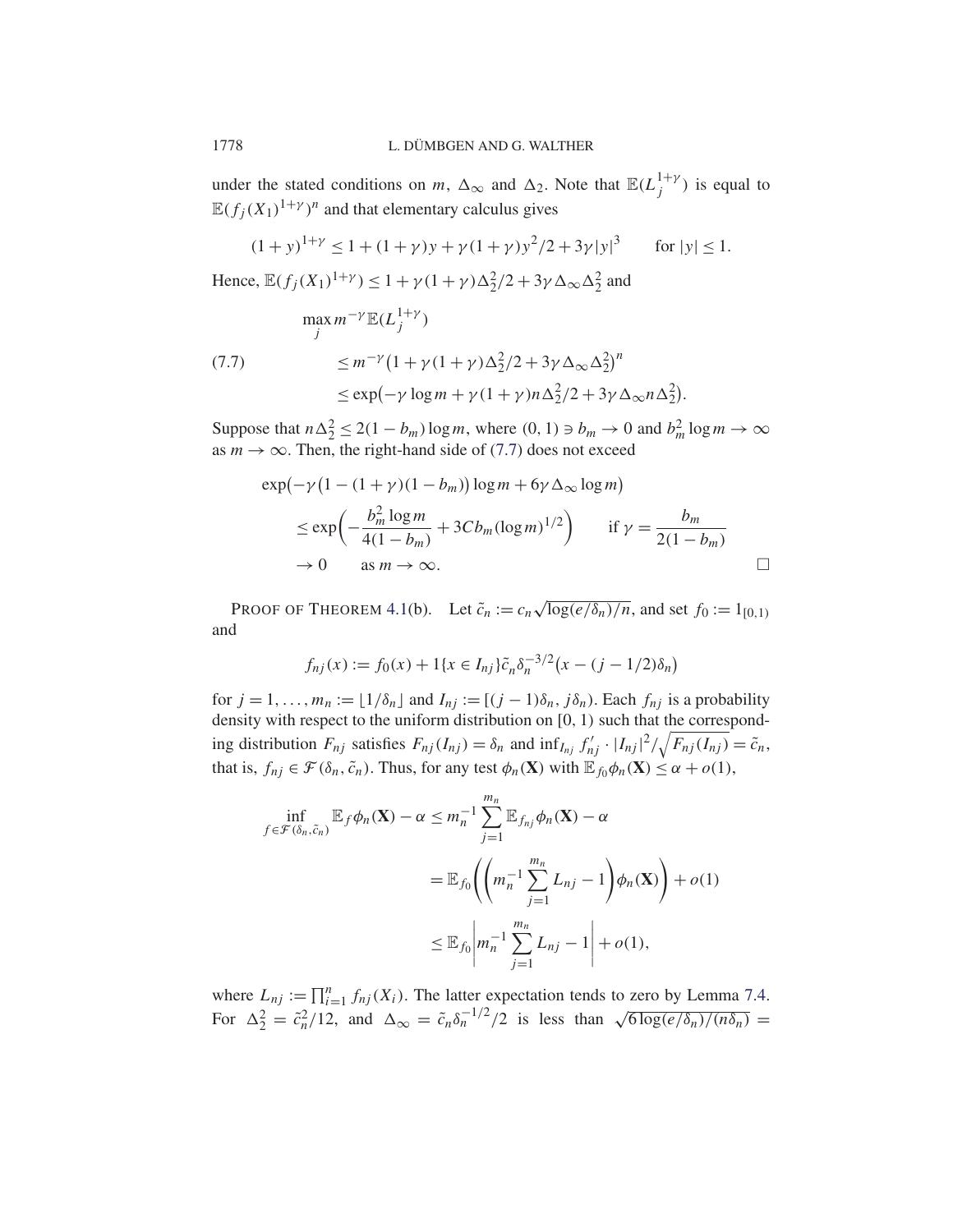$O(\log(n)^{-1/2}) = O(\log(m_n)^{-1/2})$  because  $n\delta_n \geq \log(n)^2$ , hence  $m_n = \delta_n^{-1}$  +  $O(1) = o(n)$ . Finally,

$$
\sqrt{\log m_n} \left( 1 - \frac{n \Delta_2^2}{2 \log m_n} \right) = \frac{24 \log m_n - c_n^2 \log(e/\delta_n)}{24 \sqrt{\log m_n}} \approx \sqrt{24} (\sqrt{24} - c_n) \sqrt{\log(e/\delta_n)} (1 + o(1)) + o(1)
$$

tends to infinity by assumptions on  $\delta_n$  and  $c_n$ .  $\Box$ 

PROOF OF THEOREM 4.1(c). We may assume without loss of generality that the left endpoint of  $I_n$  is 0. We now define probability densities  $f_n$  and  $g_n$  via

$$
f_n(x) := \frac{\delta_n}{|I_n|} 1\{x \in [0, |I_n|/\delta_n]\},
$$
  

$$
g_n(x) := f_n(x) + \frac{\sqrt{\delta_n}b_n}{\sqrt{n}|I_n|^2}(x - |I_n|/2)1\{x \in I_n\}.
$$

Note that  $g_n \ge 0$  because  $b_n \le 2\sqrt{n\delta_n}$ . Furthermore,  $f_n$  is nonincreasing on  $I_n$ , Note that  $g_n \ge 0$  because  $v_n \le 2\sqrt{n} \sigma_n$ <br>while  $g_n$  belongs to  $\mathcal{F}(I_n, \delta_n, b_n/\sqrt{n})$ .

We now apply LeCam's notion of contiguity [cf. LeCam and Yang (1990), Chapter 3]: If a test  $\phi_n(\mathbf{X})$  satisfies  $\mathbb{E}_{f_n}\phi_n(\mathbf{X}) \leq \alpha$ , then  $\limsup \mathbb{E}_{g_n}\phi_n(\mathbf{X}) < 1$ , provided that

(7.8) 
$$
\mathcal{L}_{f_n}\left(\sum_{i=1}^n \log(g_n/f_n)(X_i)\right) \to_w Q
$$

for some probability measure Q on the real line such that  $\int e^x Q(dx) = 1$ .

Note that  $\mathcal{L}_{f_n}(\sum_{i=1}^n \log(g_n/f_n)(X_i))$  equals the distribution of  $\sum_{i=1}^{N_n} \log(1 +$ Note that  $\mathcal{L}_{f_n}(\sum_{i=1}^n \log(g_n/f_n)(X_i))$  equals the distribution of  $\sum_{i=1}^n \log(1 + c_n V_i)$  with  $c_n := b_n/(2\sqrt{n\delta_n}) \in [0, 1]$  and independent random variables  $N_n$ ,  $V_1$ ,  $V_2$ ,  $V_3$ ,... such that  $N_n \sim Bin(n, \delta_n)$  and  $V_i \sim Unif[-1, 1]$ .

First, suppose that  $n\delta_n \nightharpoonup \infty$ . By extracting a subsequence, if necessary, we may assume that  $n\delta_n \to \lambda \in [0,\infty)$  and  $c_n \to c \in [0,1]$ . (7.8) then holds for the distribution  $Q := \sum_{k=0}^{\infty} p_{\lambda}(k) \mathcal{L}(\sum_{i=1}^{k} \log(1 + cV_i))$  with the Poisson weights  $p_{\lambda}(k) := e^{-\lambda} \lambda^{k} / k!$ . But this measure Q satisfies  $\int e^{x} Q(dx) = 1$ , whence lim sup  $\mathbb{E}_{g_n}\phi_n(\mathbf{X}) < 1$ . This contradiction shows that  $n\delta_n \to \infty$ .

Second, suppose that  $n\delta_n \to \infty$ , but  $b_n \to \infty$ . We assume without loss of generality that  $b_n \to b \in [0,\infty)$ . Lindeberg's central limit theorem and elementary calculations yield (7.8) with Gaussian distribution  $Q = \mathcal{N}(-b^2/24, b^2/12)$ . Again, the limit distribution satisfies  $\int e^x Q(dx) = 1$ . Hence,  $b_n \to \infty$ .  $\Box$ 

Theorem 4.2 concerns our specific multiscale procedure. It will be derived from the following basic result.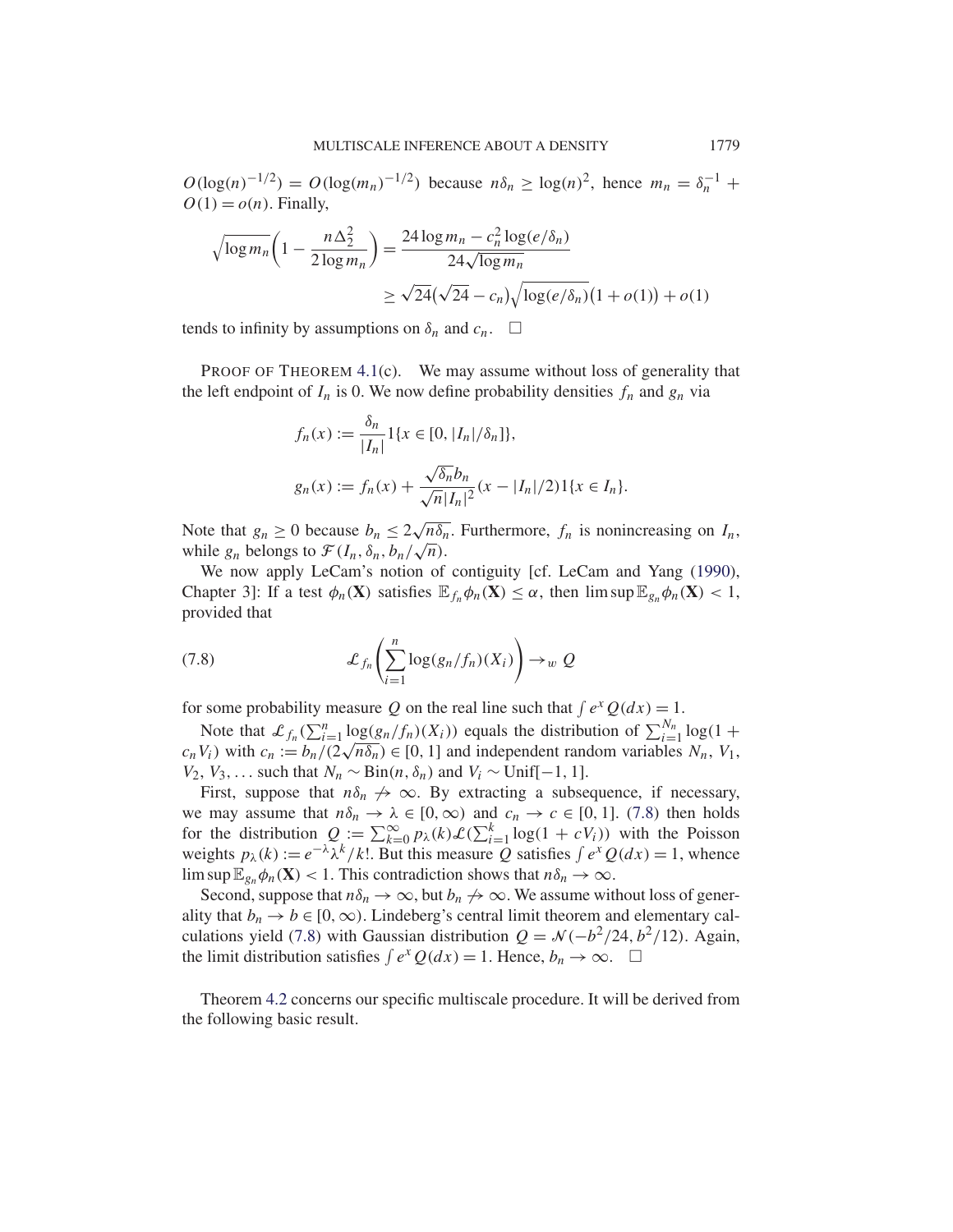LEMMA 7.5. *For a bounded open interval I and*  $\delta \in (0, 1]$  *let* f *be a density in*  $\mathcal{F}(I, \delta, D\sqrt{\log(e/\delta)/n})$  *with*  $D \geq \sqrt{24}$ *. Then,* 

 $n\delta \geq \tilde{D} \max(\log(e/\delta), K \log(en)),$ 

*with*  $\tilde{D} := D^2/4$  *and*  $K \ge 1 - (\log \tilde{D} + \log \log(en))/\log(en)$ *. Suppose that* 

$$
(7.9) \qquad D \ge \frac{\sqrt{24}}{(1-\epsilon)^2 \sqrt{1-\gamma-2/(n\delta)}} \left(1 + \frac{\kappa_n(\alpha) + \eta}{\Gamma(\delta)} + \frac{\gamma + 2/(n\delta)}{\Gamma(\delta)^2}\right)
$$

*for certain numbers*  $\epsilon \in (0, 1), \gamma \in (0, 1/2]$  *and*  $\eta > 0$ *. Then* 

$$
\mathbb{P}(\mathcal{D}^+(\alpha) \text{ contains no interval } J \subset I)
$$
  
\$\leq \exp(-n\delta\gamma^2/2) + 2\exp(-D\sqrt{n\delta\log(e/\delta)}\epsilon^2/8) + \exp(-\eta^2/2).

PROOF. The inequalities  $2\sqrt{\delta} \geq H(f, I) \geq D\sqrt{\log(e/\delta)/n}$  entail that  $n\delta \geq$  $\tilde{D}\log(e/\delta)$ . Now, write  $n\delta = \tilde{D}K\log(en)$  for some  $K > 0$ . In the case of  $K \leq 1$ ,

$$
\tilde{D}K \log(en) \ge \tilde{D} \log(e/\delta) = \tilde{D}(\log(en) - \log(\tilde{D}K \log(en)))
$$

$$
\ge \tilde{D} \log(en) \left(1 - \frac{\log \tilde{D} + \log \log(en)}{\log(en)}\right),
$$

and dividing both sides by  $\tilde{D} \log(en)$  yields the asserted lower bound for K.

The number  $N := #\{i : X_{(i)} \in I\}$  has distribution Bin $(m, \delta)$  with  $m \in \{n, n +$  $1, n+2$ . Consequently it follows from Chernov's exponential inequality for binomial distributions [cf. van der Vaart and Wellner (1996), A.6.1] that

$$
\mathbb{P}(N \le (1 - \gamma)n\delta) \le \exp(-n\delta\gamma^2/2).
$$

Since  $D \ge \sqrt{24}$  by assumption, we can conclude that  $n\delta \ge D^2/4 > 6$ , so  $(1 \gamma$ )n $\delta \geq 3$ . In the case of  $N \geq 3$ , let  $j := \min\{i : X_{(i)} \in I\}$  and  $k := \max\{i : X_{(i)} \in I\}$ I }, that is,  $N = k - j + 1$ . In order to bound the probability of  $|\ell_{ik}|/|I| < 1 - \epsilon$ , we write  $I = (a, b)$  and define  $I_{(\ell)} := (a, a + \epsilon |I|/2], I_{(r)} := [b - \epsilon |I|/2, b)$ . Then,

$$
nF(I_{(r)}) \ge nF(I_{(\ell)}) \ge n \inf_{I} f' \cdot |I_{(\ell)}|^2/2 = nH(f, I)\sqrt{\delta\epsilon^2/8}
$$
  
 
$$
\ge D\sqrt{n\delta\log(e/\delta)}\epsilon^2/8,
$$

whence

$$
\mathbb{P}(N \le 1 \text{ or } |\mathcal{I}_{jk}|/|I| \le 1 - \epsilon)
$$
  
\n
$$
\le \mathbb{P}(\text{no observations in } I_{(\ell)}) + \mathbb{P}(\text{no observations in } I_{(r)})
$$
  
\n
$$
\le 2 \exp(-D\sqrt{n\delta \log(e/\delta)}\epsilon^2/8).
$$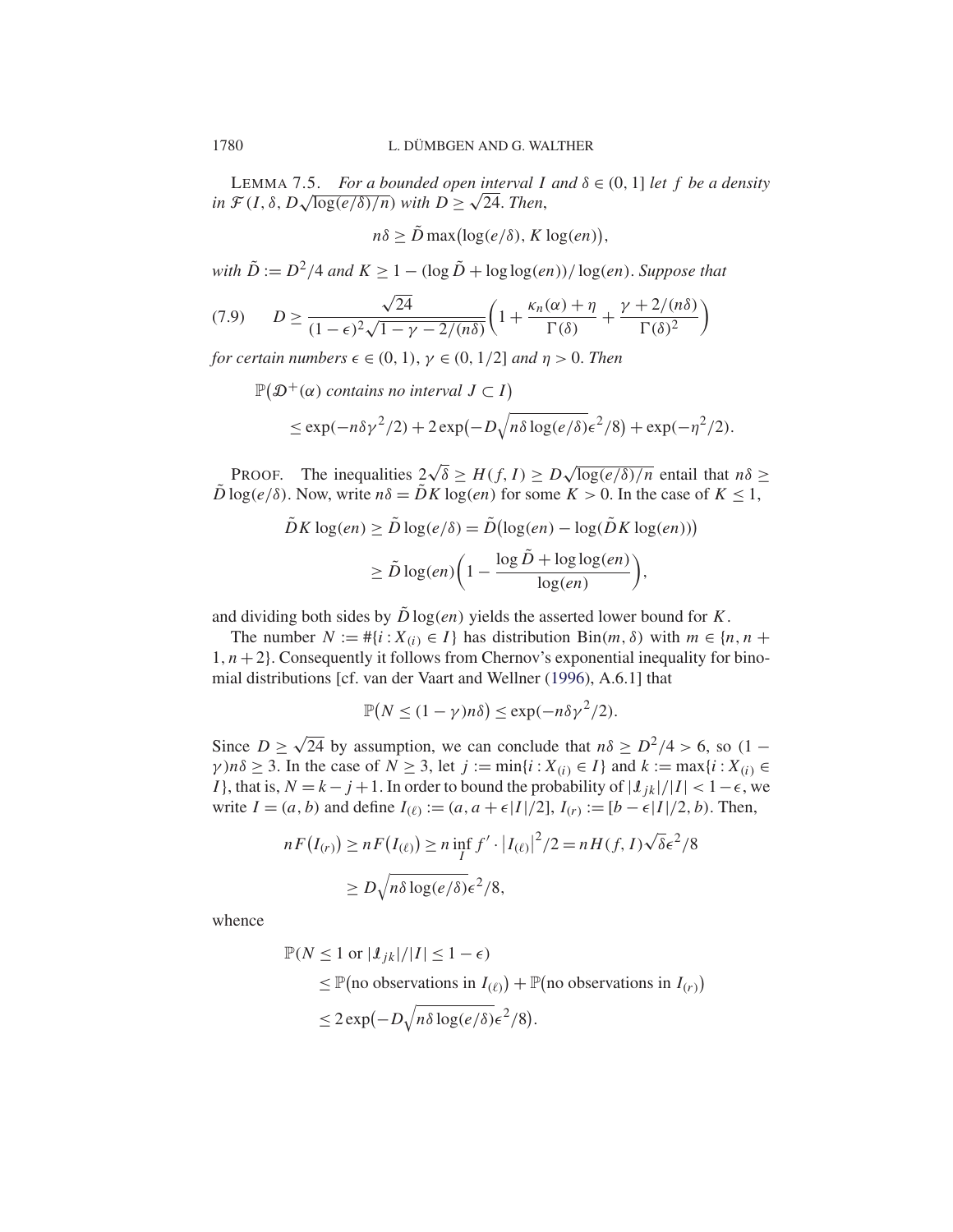Hereafter, we will always assume that  $N \ge (1 - \gamma)n\delta$  and  $|\mathcal{L}_{ik}|/|I| \ge 1 - \epsilon$ . By P∗(·), we denote conditional probabilities given these two inequalities. The definition of  $\mathfrak{D}^+(\alpha)$  implies that  $\mathbb{P}^*(\mathfrak{D}^+(\alpha))$  contains no  $J \subset I$ ) is not greater than  $\mathbb{P}^*(T_{ik}(\mathbf{X}) \leq c_{ik}(\alpha))$ . On the other hand, it follows from Proposition 4.1 that

$$
\mathbb{P}^*\left(T_{jk}(\mathbf{X}) \le \frac{\tilde{C}(N-2)}{6} - \eta \sqrt{\frac{N-2}{3}}\right) \le \exp(-\eta^2/2) \qquad \text{for any } \eta \ge 0,
$$

where  $\tilde{C} := H(f, \mathcal{I}_{jk}) / \sqrt{F(\mathcal{I}_{jk})}$ . It thus suffices to show that

$$
\frac{\tilde{C}(N-2)}{6} - \eta \sqrt{\frac{N-2}{3}} \ge c_{jk}(\alpha).
$$

By the definition of  $c_{jk}(\alpha)$  this is equivalent to

$$
\tilde{C}\sqrt{\frac{N-2}{12}} \ge \Gamma\left(\frac{N-1}{n+1}\right) + \kappa_n(\alpha) + \eta.
$$

However, the left-hand side is not smaller than

$$
\frac{(1-\epsilon)^2 H(f, I)}{\sqrt{\delta}} \sqrt{\frac{N-2}{12}} \ge \frac{(1-\epsilon)^2 H(f, I) \sqrt{(1-\gamma)n\delta - 2}}{\sqrt{12\delta}}
$$

$$
\ge D \frac{(1-\epsilon)^2 \sqrt{1-\tilde{\gamma}}}{\sqrt{24}} \Gamma(\delta)
$$

$$
\ge \Gamma(\delta) + \kappa_n(\alpha) + \eta + \frac{\tilde{\gamma}}{\Gamma(\delta)}
$$

with  $\tilde{\gamma} := \gamma + 2/(n\delta)$ , whereas  $\Gamma((N-1)/(n+1)) \leq \Gamma((N-2)/n)$  is not greater than

$$
\Gamma(\delta(1-\tilde{\gamma})) \leq \Gamma(\delta) - \log(1-\tilde{\gamma})/\Gamma(\delta) \leq \Gamma(\delta) + \tilde{\gamma}/\Gamma(\delta).
$$

PROOF OF THEOREM 4.2. First note that (4.2) and the first part of Lemma 7.5 entail that

$$
n\delta_n \ge C^2/4 \ge 6 \quad \text{and} \quad n\delta_n \ge (C^2/4 + o(1))\log n.
$$

In particular,  $\#\mathcal{L}_n \leq \delta_n^{-1} = o(n)$ .

We apply Lemma 7.5 to  $f = f_n$  and all intervals  $I \in I_n$ . More precisely, we shall introduce suitable numbers  $\gamma_n \in (0, 1/2]$ ,  $\epsilon_n \in (0, 1)$  and  $\eta_{n,I} > 0$ . According to Lemma 7.5, the probability that some  $I \in \mathcal{I}_n$  does not cover an interval from  $\mathcal{D}^+(\alpha)$  is bounded by

(7.10) 
$$
\# \mathcal{I}_n(\exp(-n\delta_n \gamma_n^2/2) + 2\exp(-C\sqrt{n\delta_n \log(e/\delta_n)}\epsilon_n^2/8)) + \sum_{I \in \mathcal{I}_n} \exp(-\eta_{n,I}^2/2),
$$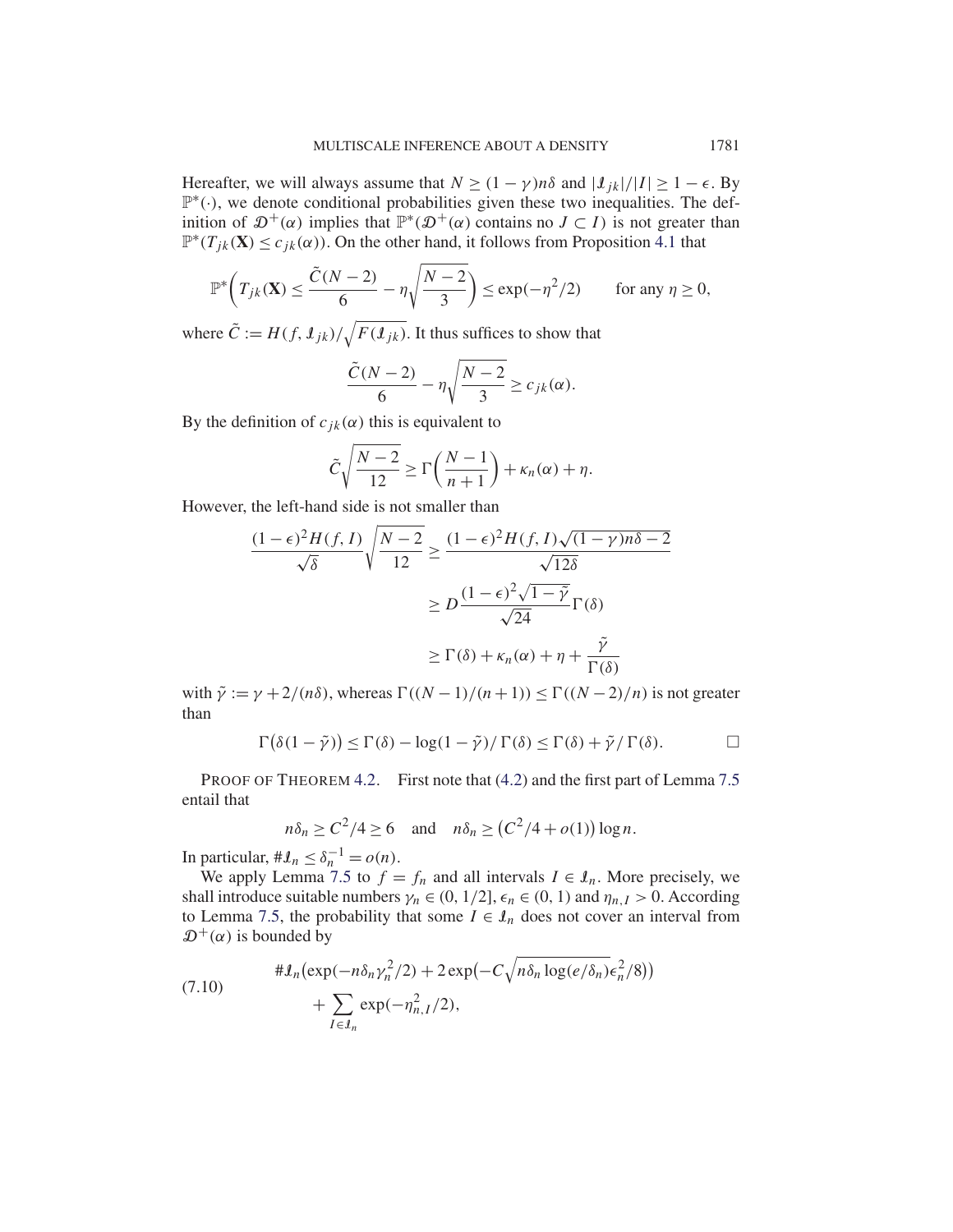provided that

$$
C\left(1+\frac{\sqrt{2}b_n}{\Gamma(F_n(I))}\right) \ge \frac{\sqrt{24}}{(1-\epsilon_n)^2\sqrt{1-\tilde{\gamma}_n}}\left(1+\frac{\kappa_n(\alpha)+\eta_{n,I}}{\Gamma(F_n(I))}+\frac{\tilde{\gamma}_n}{\Gamma(F_n(I))^2}\right)
$$

for all  $I \in \mathcal{I}_n$ , where  $\tilde{\gamma}_n := \gamma_n + 2/(n\delta_n) = O(1)$ . Also note that  $\kappa_n(\alpha) = O(1)$ , by virtue of Theorem 3.1. Hence, the preceding requirement is met if, for every constant  $A > 0$  and sufficiently large *n*,

$$
(7.11) \t C\left(1+\frac{\sqrt{2}b_n}{\Gamma(F_n(I))}\right) \ge \frac{\sqrt{24}}{(1-\epsilon_n)^2\sqrt{1-\tilde{\gamma}_n}}\left(1+\frac{A+\eta_{n,I}}{\Gamma(F_n(I))}\right)
$$
\nfor all  $I \in \mathcal{I}_n$ .

In setting (i), we use constants  $\gamma_n = \gamma \in (0, 1/2]$  and  $\epsilon_n = \epsilon \in (0, 1)$  to be specified later and define

$$
\eta_{n,I} := \sqrt{2\log(1/F_n(I)) + b_n} \leq \Gamma(F_n(I)) + \sqrt{b_n}.
$$

Since  $\delta \log(e/\delta)$  is nondecreasing in  $\delta \in (0, 1]$ , it follows from  $n\delta_n \geq (C^2/4 + C^2)$  $o(1)$ ) log *n* that

$$
\sqrt{n\delta_n \log(e/\delta_n)} \ge (C/2 + o(1)) \log n.
$$

Hence, the bound in (7.10) equals

$$
o(1) \cdot (\exp(-(C^2 \gamma^2/8 - 1 + o(1)) \log n)
$$
  
+ 
$$
\exp(-(C^2 \epsilon^2/16 - 1 + o(1)) \log n)) + \sum_{I \in I_n} F_n(I) \exp(-b_n/2)
$$

and tends to zero, provided that  $\gamma > \sqrt{8}/C$  and  $\epsilon > 4/C$ . Moreover, the right-hand side of (7.11) is not greater than

$$
\frac{\sqrt{24}}{(1-\epsilon)^2 \sqrt{1-\gamma - o(1)}} \left(2 + \frac{A + \sqrt{b_n}}{\Gamma(F_n(I))}\right)
$$

$$
= \frac{2\sqrt{24} + o(1)}{(1-\epsilon^2)\sqrt{1-\gamma}} \left(1 + \frac{o(b_n)}{\Gamma(F_n(I))}\right)
$$

.

Hence, the conclusion for setting (i) is correct if, say,  $\epsilon = 4/(2\sqrt{24}) = \sqrt{1/6}$  and Hence, the conclusion for setting (i) is correct if, say,  $\epsilon = \gamma = \sqrt{8}/(2\sqrt{24}) = \sqrt{1/12}$ , while C is strictly larger than

$$
\frac{2\sqrt{24}}{(1-\epsilon)^2\sqrt{1-\gamma}} < 34.
$$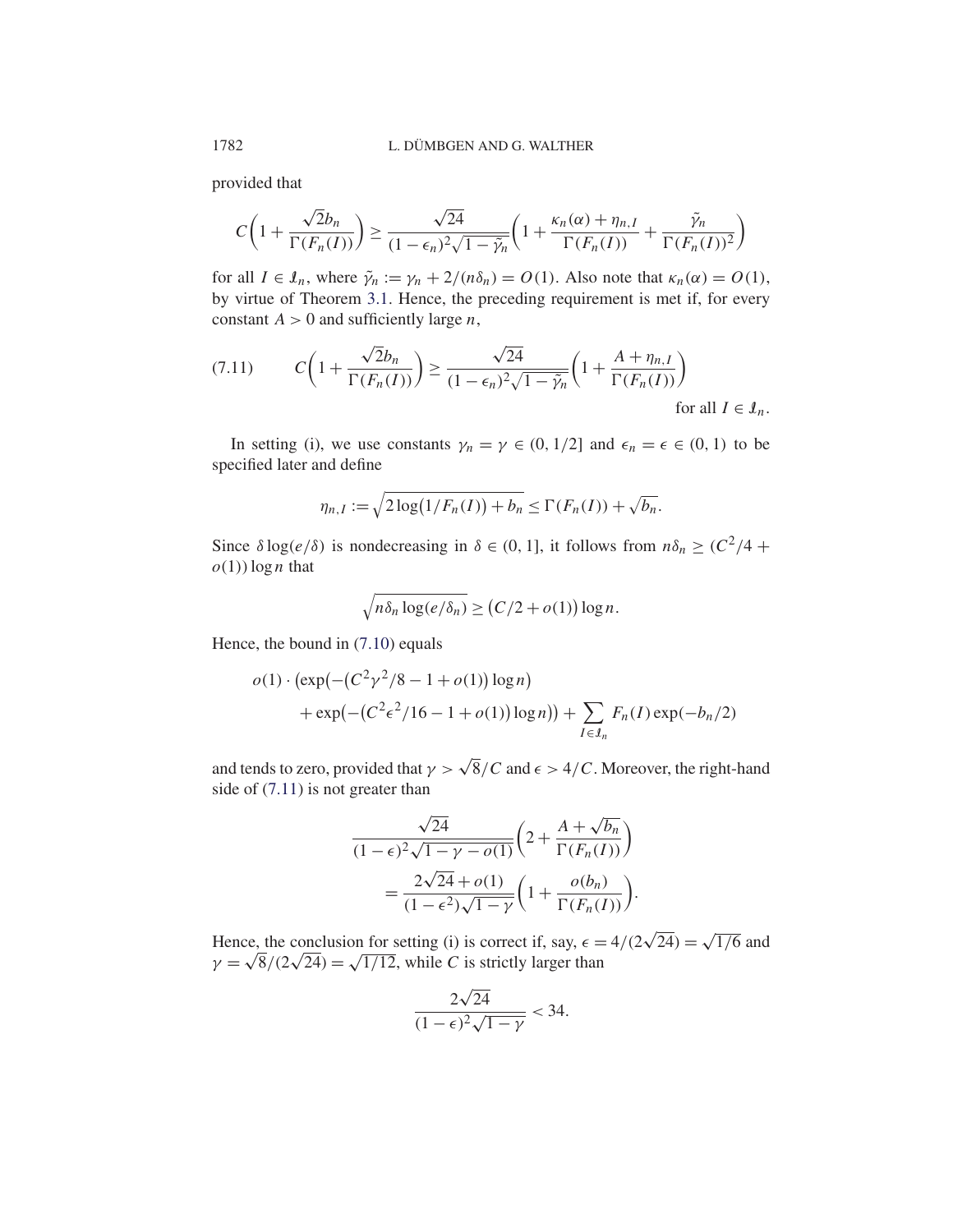In settings  $(ii)$ – $(iii)$ , we define

$$
\gamma_n := \left(2\log(D\#J_n)/(n\delta_n)\right)^{1/2},
$$
  
\n
$$
\epsilon_n := \left(\frac{8}{C}\log(D\#J_n)/\sqrt{n\delta_n \log(e/\delta_n)}\right)^{1/2},
$$
  
\n
$$
\eta_{n,I} := \begin{cases} \sqrt{2\log(1/F_n(I)) + b_n}, & \text{in setting (ii),} \\ b_n/D, & \text{in setting (iii),} \end{cases}
$$

for some (large) constant  $D > 1$ . The bound in (7.10) is then not greater than

$$
3/D + \begin{cases} \exp(-b_n/2), & \text{in setting (ii)} \\ \exp(\log \# \mathcal{I}_n - b_n^2/(2D^2)), & \text{in setting (iii)} \end{cases} = 3/D + o(1).
$$

It thus remains to verify (7.11).

Note that  $\gamma_n \to 0$ , by assumption. Moreover, since  $\#\mathcal{L}_n \leq \delta_n^{-1}$ , the term  $log(D \# \mathcal{I}_n)$  is not greater than  $log(D/\delta_n)^{1/2} log(D \# \mathcal{I}_n)^{1/2}$ , whence

$$
\epsilon_n \leq \sqrt{8/C} (\log D)^{1/4} (\log(D\#\mathcal{I}_n)/(n\delta_n))^{1/4} \to 0.
$$

Hence, in setting (ii), the right-hand side of  $(7.11)$  is not greater than

$$
(2\sqrt{24} + o(1))\bigg(1 + \frac{o(b_n)}{\Gamma(F_n(I))}\bigg),
$$

so (7.11) is satisfied for sufficiently large *n*, if  $C > 2\sqrt{24}$ . In setting (iii), the righthand side of (7.11) is not greater than

$$
\sqrt{24}\left(1+O(\tilde{\gamma}_n+\epsilon_n)+(1+o(1))\frac{A+b_n/D}{\Gamma(F_n(I))}\right).
$$

By the first part of Lemma 7.5,  $n\delta_n \ge (C^2/4) \log(e/\delta_n) \ge (C^2/8) \Gamma(F_n(I))^2$  for all  $I \in \mathcal{I}_n$ . Thus,

$$
\tilde{\gamma}_n + \epsilon_n \le \frac{O(\log(D \sharp \mathfrak{L}_n)^{1/2})}{\Gamma(F_n(I))} = \frac{o(b_n)}{\Gamma(F_n(I))} \quad \text{for all } I \in \mathfrak{L}_n.
$$

Consequently, (7.11) is satisfied if  $C \ge \sqrt{24}$ .  $\Box$ 

## REFERENCES

- BARLOW, R. E. and DOKSUM, K. A. (1972). Isotonic tests for convex orderings. *Proc. Sixth Berkeley Symp. Math. Statist. Probab.* **1** 293–323. Univ. California Press, Berkeley. MR0400530
- BICKEL, P. J. and DOKSUM, K. A. (1969). Tests for monotone failure rates based on normalized spacings. *Ann. Math. Statist.* **40** 1216–1235. MR0242301
- CHENG, M. Y. and HALL, P. (1998). Calibrating the excess mass and dip tests of modality. *J. Roy. Statist. Soc. Ser. B* **60** 579–589. MR1625938
- CHENG, M. Y. and HALL, P. (1999). Mode testing in difficult cases. *Ann. Statist.* **27** 1294–1315. MR1740110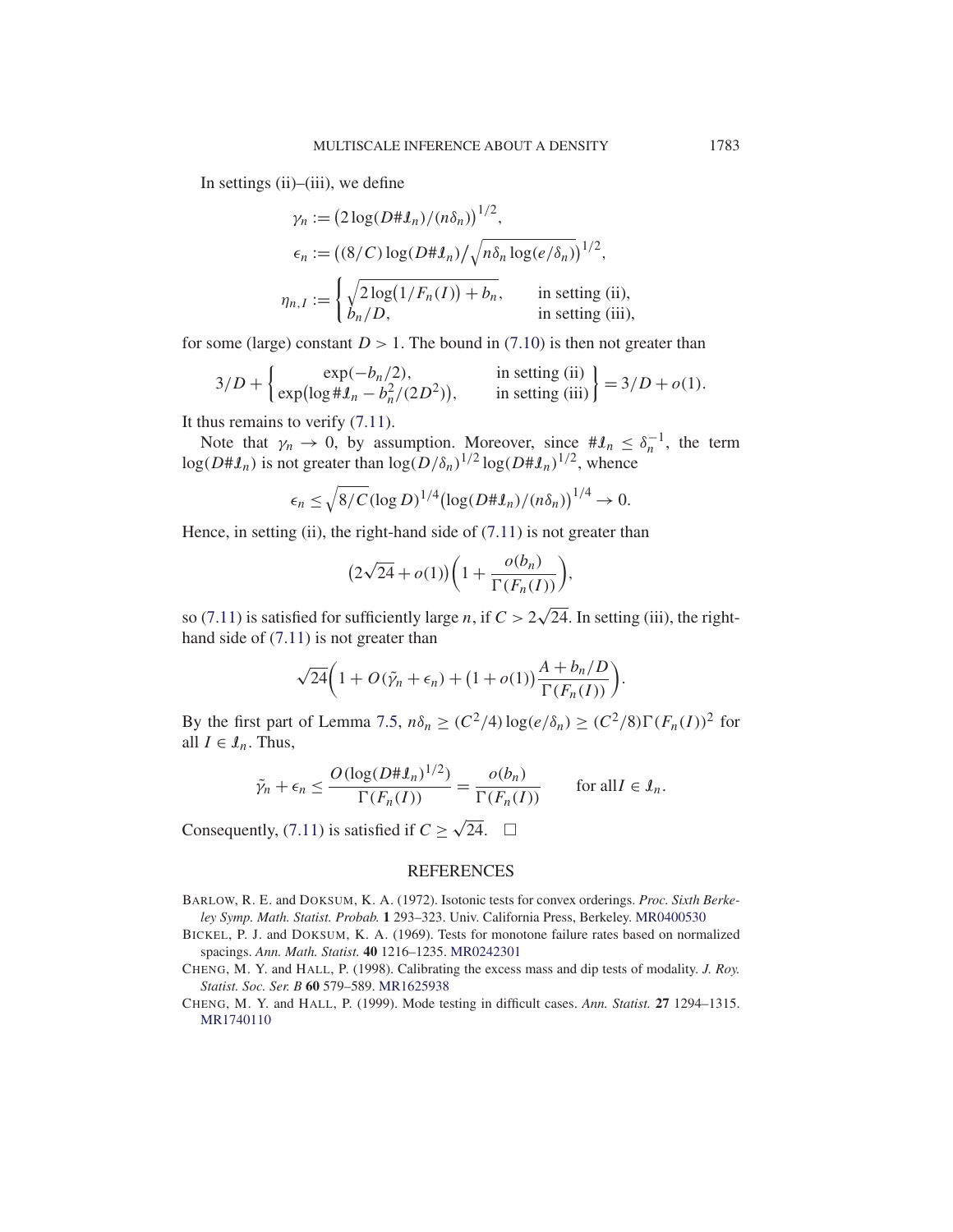- CHAUDHURI, P. and MARRON, J. S. (1999). SiZer for the exploration of structures in curves. *J. Amer. Statist. Assoc.* **94** 807–823. MR1723347
- CHAUDHURI, P. and MARRON, J. S. (2000). Scale space view of curve estimation. *Ann. Statist.* **28** 408–428. MR1790003
- DAVIES, P. L. and KOVAC, A. (2004). Densities, spectral densities and modality. *Ann. Statist.* **32** 1093–1136. MR2065199
- DÜMBGEN, L. (1998). New goodness-of-fit tests and their application to nonparametric confidence sets. *Ann. Statist.* **26** 288–314. MR1611768
- DÜMBGEN, L. (2002). Application of local rank tests to nonparametric regression. *J. Nonparametr. Statist.* **14** 511–537. MR1929210
- DÜMBGEN, L. and SPOKOINY, V. G. (2001). Multiscale testing of qualitative hypotheses. *Ann. Statist.* **29** 124–152. MR1833961
- DÜMBGEN, L. and WALTHER, G. (2006, revised 2007). Multiscale inference about a density. Technical Report 56, Univ. Bern, IMSV.
- FISHER, N. I., MAMMEN, E. and MARRON, J. S. (1994). Testing for multimodality. *Comput. Statist. Data Anal.* **18** 499–512. MR1310472
- GIJBELS, I. and HECKMAN, N. (2004). Nonparametric testing for a monotone hazard function via normalized spacings. *J. Nonparametr. Statist.* **16** 463–477. MR2073036
- GOOD, I. J. and GASKINS, R. A. (1980). Density estimation and bump hunting by the penalized maximum likelihood method exemplified by scattering and meteorite data (with discussion). *J. Amer. Statist. Assoc.* **75** 42–73. MR0568579
- HALL, P. and VAN KEILEGOM, I. (2005). Testing for monotone increasing hazard rate. *Ann. Statist.* **33** 1109–1137. MR2195630
- HARTIGAN, J. A. and HARTIGAN, P. M. (1985). The DIP test of multimodality. *Ann. Statist.* **13** 70–84. MR0773153
- HARTIGAN, J. A. (1987). Estimation of a convex density contour in two dimensions. *J. Amer. Statist. Assoc.* **82** 267–270. MR0883354
- HASMINSKII, R. Z. (1979). Lower bounds for the risk of nonparametric estimates of the mode. In *Contributions to Statistics, Jaroslav Hàjek Memorial Volume* (J. Jureckova, ed.) 91–97. Reidel, Dordrecht. MR0561262
- HENGARTNER, N. W. and STARK P. B. (1995). Finite-sample confidence envelopes for shaperestricted densities. *Ann. Statist.* **23** 525–550. MR1332580
- LECAM, L. and YANG, G. L. (1990). *Asymptotics in Statistics*. Springer, New York. MR1066869
- MAMMEN, E., MARRON, J. S. and FISHER, N. I. (1992). Some asymptotics for multimodality tests based on kernel density estimates. *Probab. Theory Relaled Fields* **91** 115–132. MR1142765
- MINNOTTE, M. C. and SCOTT, D. W. (1993). The mode tree: A tool for visualization of nonparametric density features. *J. Comput. Graph. Statist.* **2** 51–68.
- MINNOTTE, M. C. (1997). Nonparametric testing of the existence of modes. *Ann. Statist.* **25** 1646– 1660. MR1463568
- MÜLLER, D. W. and SAWITZKI, G. (1991). Excess mass estimates and tests for multimodality. *J. Amer. Statist. Assoc.* **86** 738–746. MR1147099
- POLONIK, W. (1995). Measuring mass concentrations and estimating density contour clusters—An excess mass approach. *Ann. Statist.* **23** 855–881. MR1345204
- PYKE, R. (1995). Spacings (with discussion). *J. Roy. Statist. Soc. Ser. B* **27** 395–449. MR0216622
- PROSCHAN, F. and PYKE, R. (1967). Tests for monotone failure rate. *Proc. Fifth Berkeley Symp. Math. Statist. Probab.* **3** 293–313. Univ. California Press, Berkeley. MR0224232
- ROEDER, K. (1992). Semiparametric estimation of normal mixture densities. *Ann. Statist.* **20** 929– 943. MR1165600
- SILVERMAN, B.W. (1981). Using kernel density estimates to investigate multimodality. *J. Roy. Statist. Soc. Ser. B* **43** 97–99. MR0610384